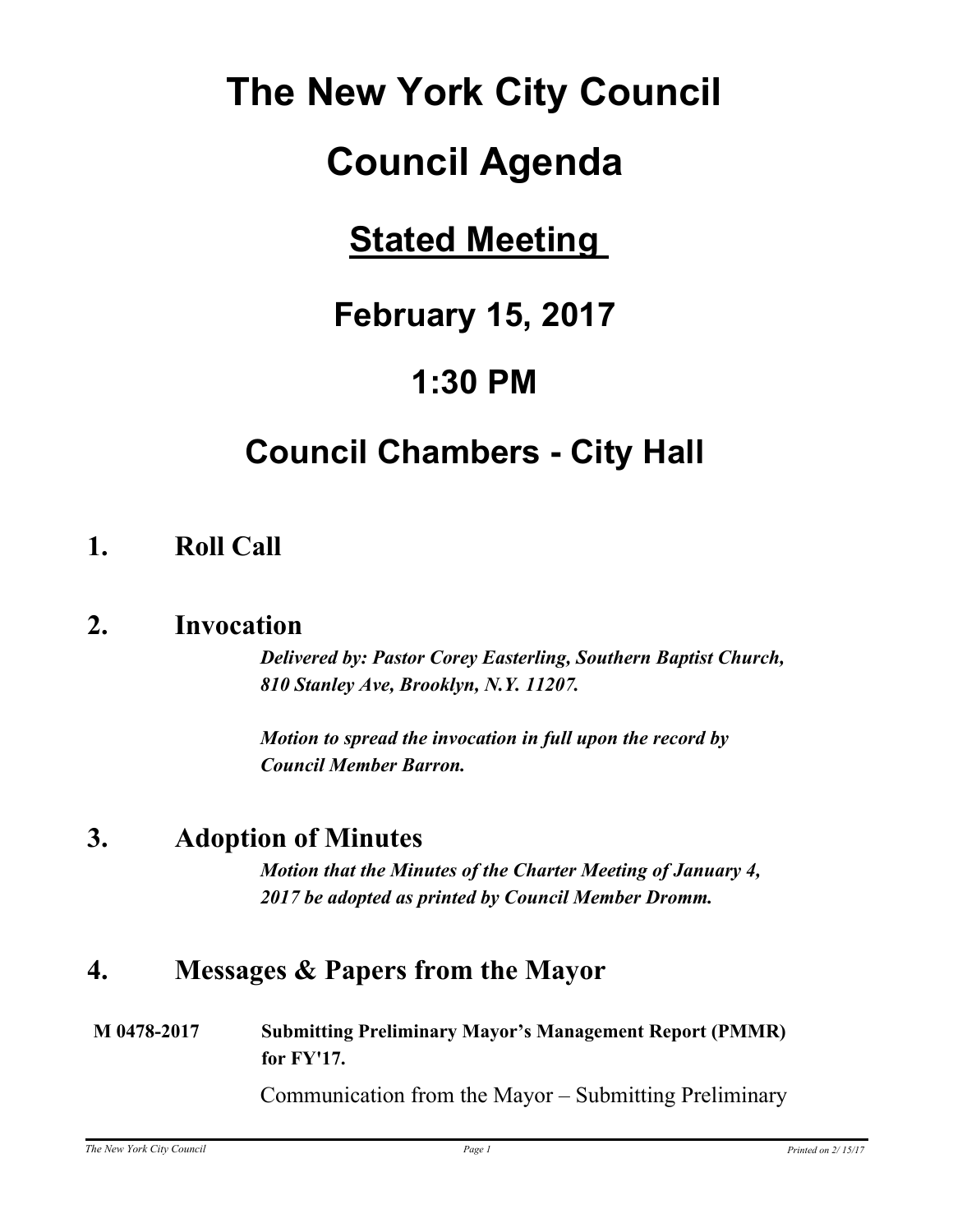Mayor's Management Report (PMMR) for Fiscal Year 2017. *Received, Ordered, Printed & Filed*

#### **Communications from City, County & Borough Offices 5.**

#### **M 0479-2017 Malini Cadambi Daniel, Equal Employment Practices Commission**

Malini Cadambi Daniel - Candidate for re-appointment by the Council to the New York City Equal Employment Practices Commission pursuant to § 830 of the New York City Charter. *Rules, Privileges and Elections*

## **6. Petitions and Communications**

*None*

# **7. Land Use Call-Ups**

# **M 0480-2017 Landmarks, 5108 4th Avenue, Brooklyn (C 170098 PPK and C 170097 HAK)** By the Chair of the Land Use Committee Council Member Greenfield: Pursuant to Rule 11.20(c) of the Council Rules and Section 197-d(b)(3) of the New York City Charter, the Council hereby resolves that the action of the City Planning Commission on Uniform Land Use Review Procedure application no. C 170098 PPK shall be subject to Council review. This item is related to Application no. C 170097 HAK which is subject to Council review pursuant to Section 197-d(b)(1) of the New York City Charter. *Coupled on Call-Up Vote* **M 0481-2017 Landmarks, 5108 4th Avenue, Brooklyn (C 170099 PQK and C**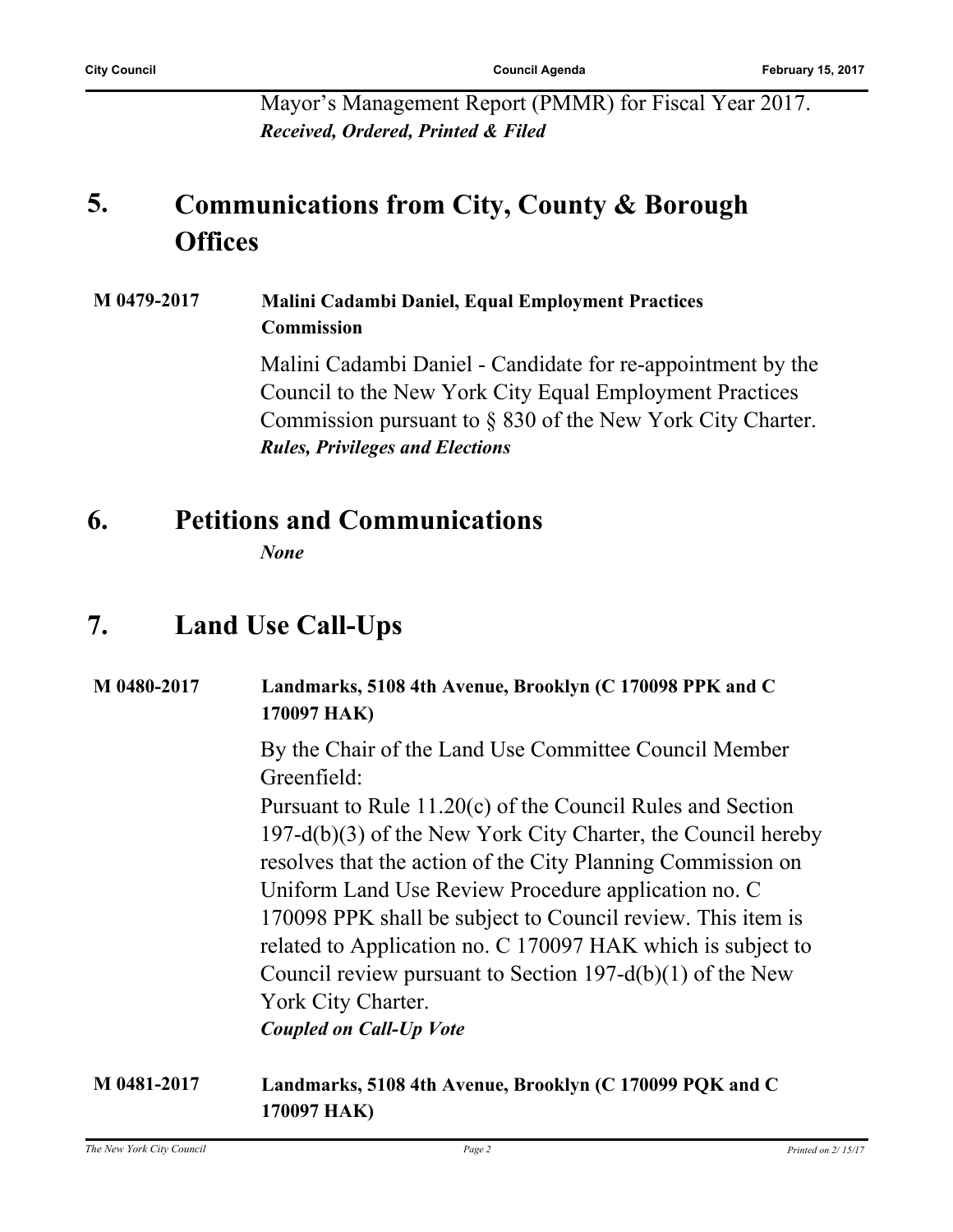By the Chair of the Land Use Committee Council Member Greenfield:

Pursuant to Rule 11.20(c) of the Council Rules and Section 197-d(b)(3) of the New York City Charter, the Council hereby resolves that the action of the City Planning Commission on Uniform Land Use Review Procedure application no. C 170099 PQK shall be subject to Council review. This item is related to Application no. C 170097 HAK which is subject to Council review pursuant to Section 197-d(b)(1) of the New York City Charter.

*Coupled on Call-Up Vote*

#### **M 0482-2017 Zoning, 321 Starr Street, Brooklyn (20175195 TCK)**

By Council Member Reynoso:

Pursuant to Rule 11.20(b) of the Council and §20-226 or §20-225 of the New York City Administrative Code, the Council resolves that the action of the Department of Consumer Affairs approving an unenclosed sidewalk café located at 321 Starr Street, Borough of Brooklyn, Community Board 4, Application No. 20175195 TCK shall be subject to review by the Council. *Coupled on Call-Up Vote*

## **8. Communication from the Speaker**

- **9. Discussion of General Orders**
- **10. Reports of Special Committees** *None*

## **11. Reports of Standing Committees**

#### **Report of the Committee on Finance**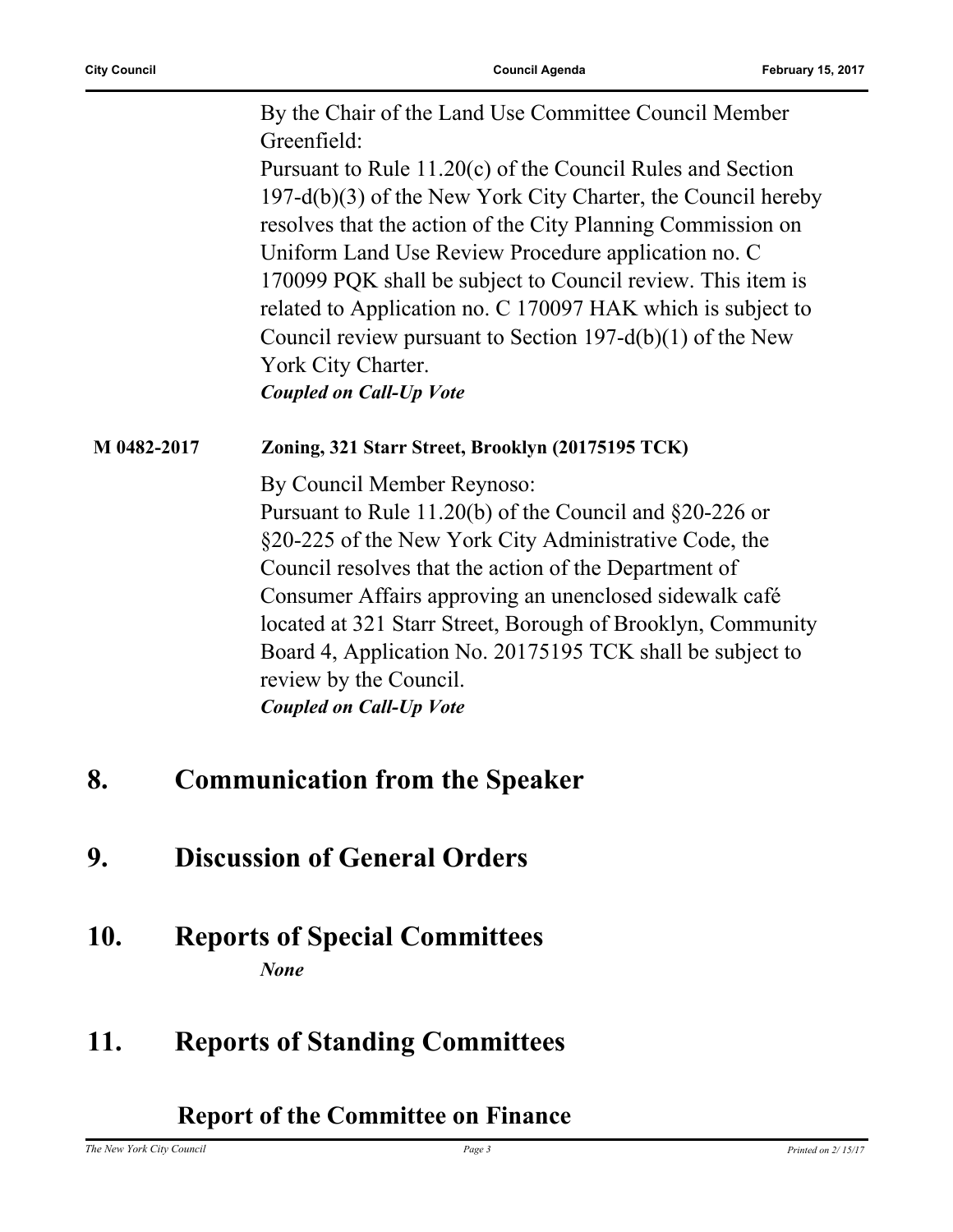| Res 1375-2017 | LU 567 - 795 St. Nicholas Avenue, Manhattan                                                                                                                                                                                                                     |
|---------------|-----------------------------------------------------------------------------------------------------------------------------------------------------------------------------------------------------------------------------------------------------------------|
|               | Resolution approving an exemption from real property taxes<br>for property located at (Block 2064, Lot 36) Manhattan,<br>pursuant to Section 577 of the Private Housing Finance Law<br>(Preconsidered L.U. No. 567).<br><b>Preconsidered - Coupled on GO</b>    |
| Res 1376-2017 | LU 568 - 1240 Walton Avenue, Bronx                                                                                                                                                                                                                              |
|               | Resolution approving an exemption from real property taxes<br>for property located at (Block 2465, Lot 25) Bronx, pursuant<br>to Section 577 of the Private Housing Finance Law<br>(Preconsidered L.U. No. 568).<br><b>Preconsidered - Coupled on GO</b>        |
| Res 1377-2017 | LU 569 - 288 East 168th Street, Bronx                                                                                                                                                                                                                           |
|               | Resolution approving an exemption from real property taxes<br>for property located at (Block 2435, Lot 15) Bronx, pursuant<br>to Section 577 of the Private Housing Finance Law<br>(Preconsidered L.U. No. 569).<br><b>Preconsidered - Coupled on GO</b>        |
| Res 1378-2017 | LU 570 - 424 & 430 Grand Concourse, Bronx                                                                                                                                                                                                                       |
|               | Resolution approving an exemption from real property taxes<br>for property located at (Block 2343, Lot 10 and 12) Bronx,<br>pursuant to Section 577 of the Private Housing Finance Law<br>(Preconsidered L.U. No. 570).<br><b>Preconsidered - Coupled on GO</b> |
| Res 1379-2017 | LU 571 - 830-850 Stebbins Avenue, Bronx                                                                                                                                                                                                                         |
|               | Resolution approving an exemption from real property taxes<br>for property located at (Block 2696, Lot 75) Bronx, pursuant<br>to Section 577 of the Private Housing Finance Law<br>(Preconsidered L.U. No. 571).<br><b>Preconsidered - Coupled on GO</b>        |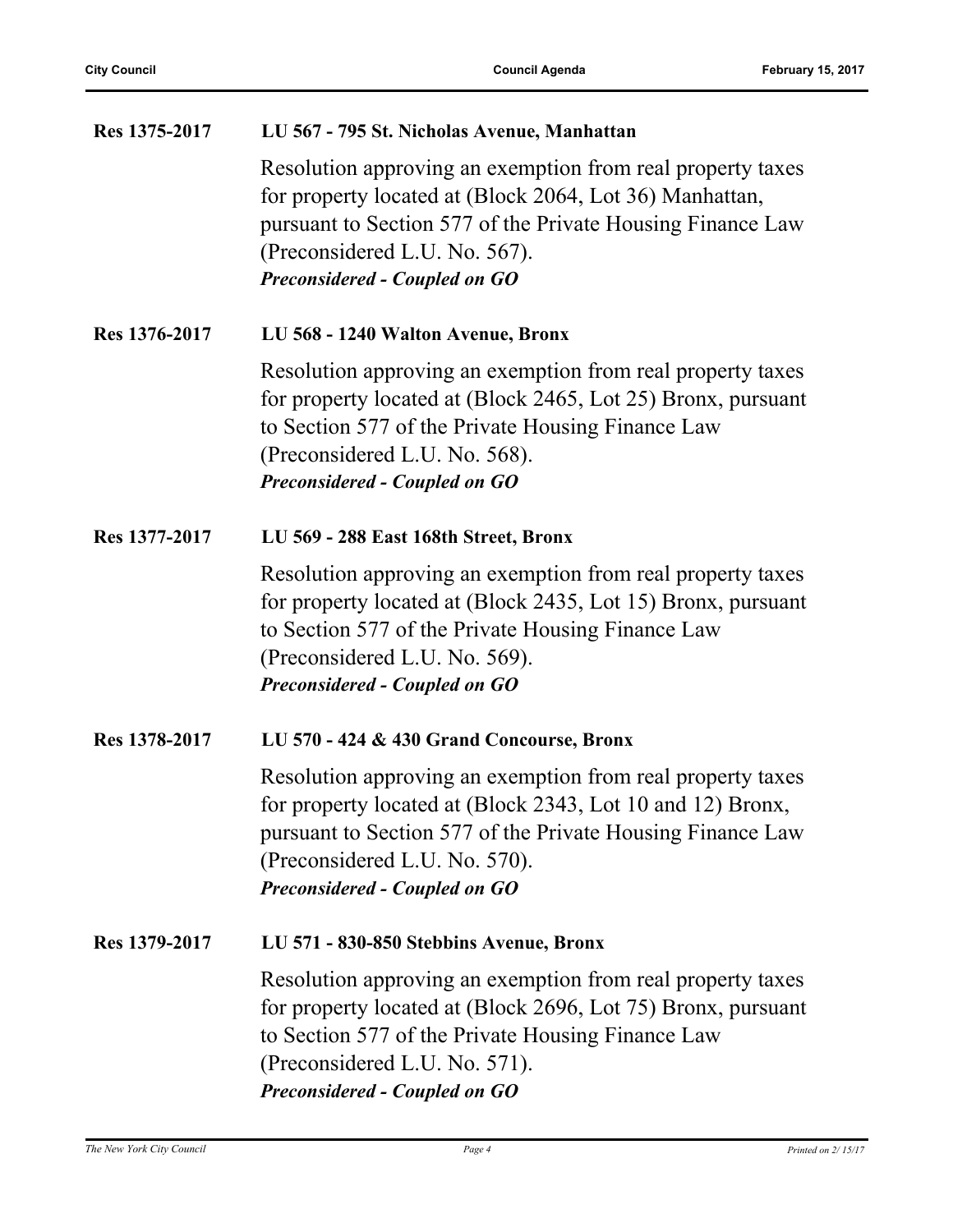#### **Res 1380-2017 LU 572 - 1130 Anderson Avenue, Bronx**

Resolution approving an exemption from real property taxes for property located at (Block 2505, Lot 46) Bronx, pursuant to Section 577 of the Private Housing Finance Law (Preconsidered L.U. No. 572). *Preconsidered - Coupled on GO*

### **Report of the Committee on Governmental Operations**

**Int 1181-2016-A Improving access to city services for limited English proficiency individuals.**

> A Local Law to amend the New York city charter and the administrative code of the city of New York, in relation to improving access to city services for limited English proficiency individuals *Amended and Coupled on GO*

### **Report of the Committee on Housing and Buildings**

| Int $0179 - 2014 - A$ | Display of street numbers.                                                                                                                                                                                                                              |
|-----------------------|---------------------------------------------------------------------------------------------------------------------------------------------------------------------------------------------------------------------------------------------------------|
|                       | A Local Law to amend the administrative code of the city of<br>New York, in relation to display of street numbers<br><b>Amended and Coupled on GO</b>                                                                                                   |
| Int $0289 - 2014 - A$ | Provision of housing applications in multiple languages by the<br>department of housing preservation and development.                                                                                                                                   |
|                       | A Local Law to amend the administrative code of the city of<br>New York, in relation to the provision of housing applications<br>in multiple languages by the department of housing<br>preservation and development<br><b>Amended and Coupled on GO</b> |

### **Report of the Committee on Land Use**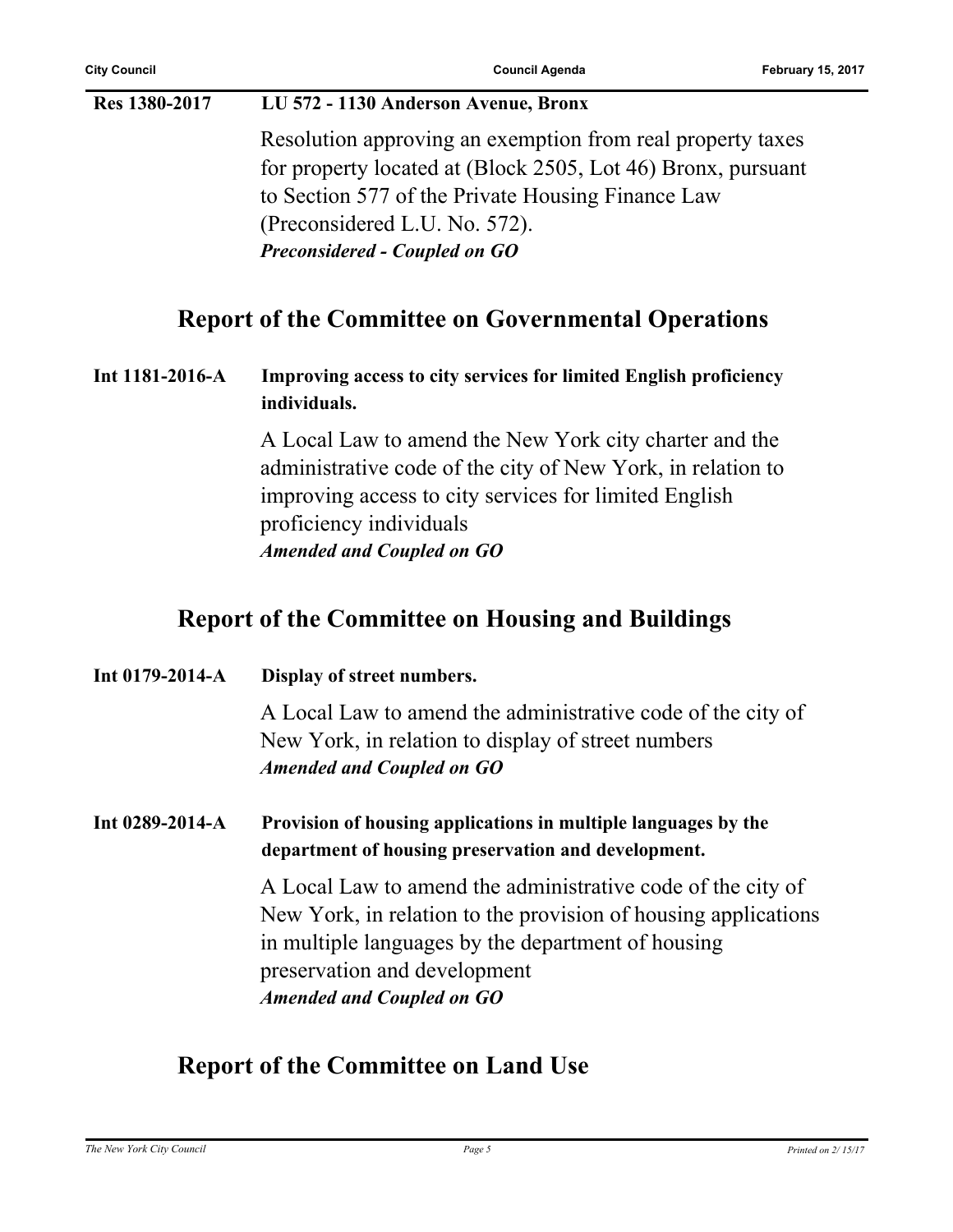### **Res 1381-2017 LU 559 - Planning, THE LEROY, 225 West 140th Street, Manhattan (C 170048 HAM)**

Application No. C 170048 HAM submitted by the New York City Department of Housing Preservation and Development pursuant to Article 16 of the General Municipal Law, Article XI of the Private Housing Finance Law, and Section 197-c of the New York City Charter, for an urban development action area designation and project approval, disposition of city-owned property, and real property tax exemption, for property located at 225 West 140th Street (Block 2026, Lot 15), Borough of Manhattan, Community Board 10, Council District 9.

*Coupled on GO*

#### **Res 1382-2017 LU 560 - Planning, THE LEROY, 225 West 140th Street, Manhattan (C 170049 PQM)**

Application No. C 170049 PQM submitted by the New York City Department of Housing Preservation and Development, pursuant to Section 197-c of the New York City Charter, for the acquisition of property located at 225 West 140th Street (Block 2026, Lot 15), Borough of Manhattan, Community Board 10, Council District 9. This application is subject to review and action by the Land Use Committee only if appealed to the Council pursuant to Charter Section 197-d(b)(2) or called up by vote of the Council pursuant to Charter Section  $197-d(b)(3)$ .

*Coupled on GO*

#### **Res 1383-2017 LU 561 - Planning, THE ROBESON, Manhattan (C 170050 ZMM)**

Application No. C 170050 ZMM submitted by the NYC Department of Housing Preservation and Development pursuant to Sections 197-c and 201 of the New York City Charter for an amendment of the Zoning Map, Section No. 6a; changing an existing R7-2/C2-4 district to an R8A/C2-4 district on property located West of Lenox Avenue between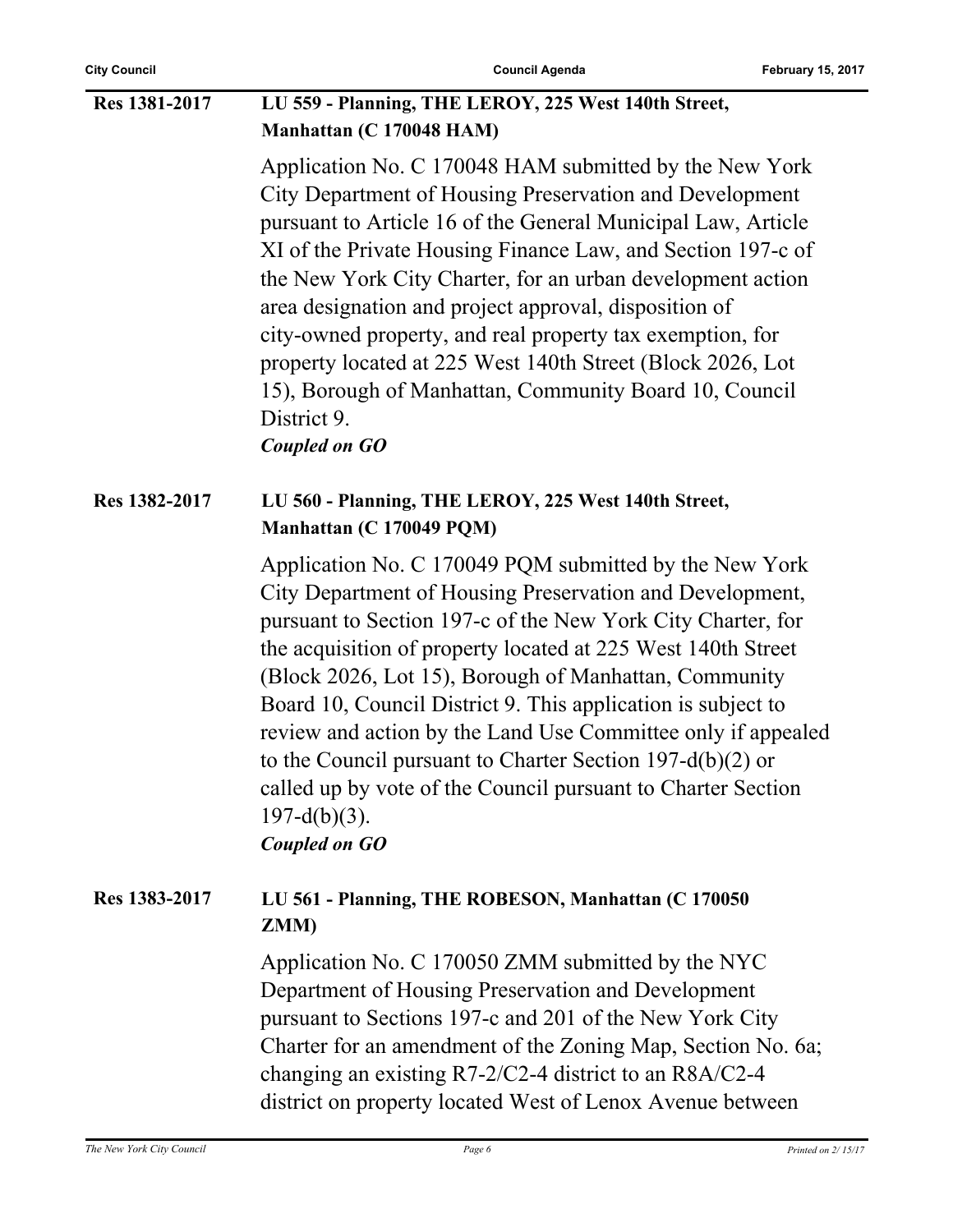West 130th Street and West 131st Street, Borough of Manhattan, Community Board 10, Council District 9. *Coupled on GO*

#### **Res 1384-2017 LU 562 - Planning, THE ROBESON, 407-415 Lenox Avenue, Manhattan (C 170051 HAM)**

Application No. C 170051 HAM submitted by the New York City Department of Housing Preservation and Development pursuant to Article 16 of the General Municipal Law, Article XI of the Private Housing Finance Law, and Section 197-c of the New York City Charter, for an urban development action area designation and project approval, disposition of city-owned property, and real property tax exemption, for property located at 407-415 Lenox Avenue (Block 1915, Lots 32, 33, 34, 35 and 36), Borough of Manhattan, Community Board 10, Council District 9. *Coupled on GO*

### **Res 1385-2017 LU 563 - Planning, THE ROBESON, Manhattan (N 170052 ZRM)**

Application No. N 170052 ZRM submitted by New York City Department of Housing Preservation and Development and Lemor Realty, LLC, pursuant to Section 201 of the New York City Charter, for an amendment of the Zoning Resolution of the City of New York, modifying Appendix F for the purpose of establishing a Mandatory Inclusionary Housing area, Borough of Manhattan, Community Board 10, Council District 9. *Coupled on GO*

### **Res 1386-2017 LU 564 - Planning, THE FREDERICK, Manhattan (C 170081 ZMM)**

Application No. C 170081 ZMM submitted by the NYC Housing Preservation & Development pursuant to Sections 197-c and 201 of the New York City Charter for an amendment of the Zoning Map, Section 6a; changing an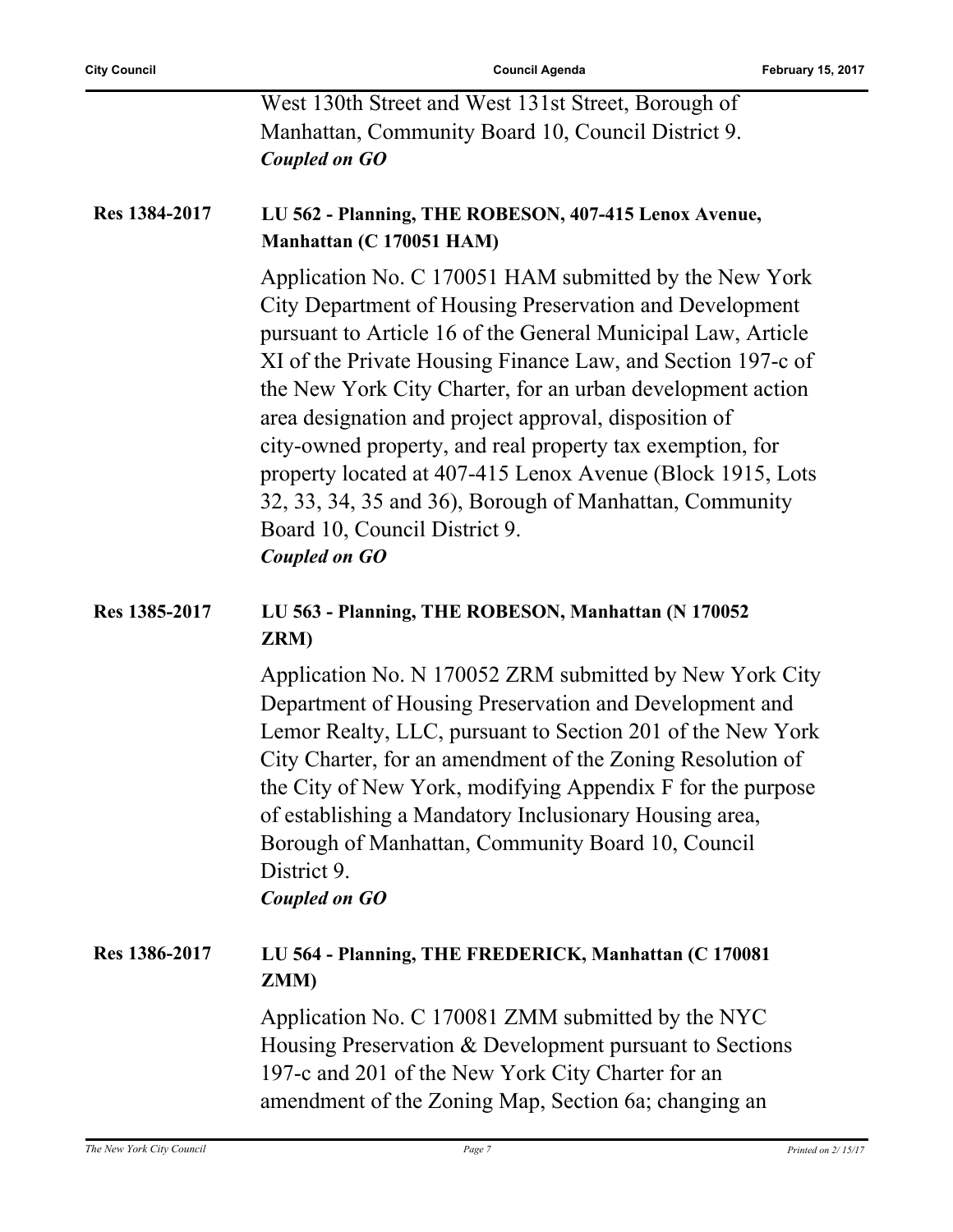|               | existing $R7-2/C1-4$ district into an $R8A/C2-4$ district on                                                                                                                                                                                                                                                                                                                                                                                                                                                                    |
|---------------|---------------------------------------------------------------------------------------------------------------------------------------------------------------------------------------------------------------------------------------------------------------------------------------------------------------------------------------------------------------------------------------------------------------------------------------------------------------------------------------------------------------------------------|
|               | property located to the West of Frederick Douglas Boulevard                                                                                                                                                                                                                                                                                                                                                                                                                                                                     |
|               | between West 129th Street and West 128th Street, Borough of                                                                                                                                                                                                                                                                                                                                                                                                                                                                     |
|               | Manhattan, Community Board 10, Council District 9.                                                                                                                                                                                                                                                                                                                                                                                                                                                                              |
|               |                                                                                                                                                                                                                                                                                                                                                                                                                                                                                                                                 |
|               | <b>Coupled on GO</b>                                                                                                                                                                                                                                                                                                                                                                                                                                                                                                            |
| Res 1387-2017 | LU 565 - Planning, THE FREDERICK, Manhattan (N 170082<br>ZRM)                                                                                                                                                                                                                                                                                                                                                                                                                                                                   |
|               | Application No. N 170082 ZRM submitted by the NYC<br>Department of Housing Preservation and Development and<br>2395 FDB JV, LLC, pursuant to Section 201 of the New York<br>City Charter, for an amendment of the Zoning Resolution of<br>the City of New York, modifying Appendix F for the purpose<br>of establishing a Mandatory Inclusionary Housing area,<br>Borough of Manhattan, Community Board 10, Council<br>District 9.<br><b>Coupled on GO</b>                                                                      |
| Res 1388-2017 | LU 566 - Planning, THE FREDERICK, 2405 Frederick<br>Douglass Blvd, Manhattan (C 170085 HAM)                                                                                                                                                                                                                                                                                                                                                                                                                                     |
|               | Application No. C 170085 HAM submitted by the New York<br>City Department of Housing Preservation and Development<br>pursuant to Article 16 of the General Municipal Law and<br>Section 197-c of the New York City Charter, for an urban<br>development action area designation and project approval, and<br>disposition of city-owned property, for property located at<br>2405 Frederick Douglass Boulevard (Block 1955, Lot 16),<br>Borough of Manhattan, Community Board 10, Council<br>District 9.<br><b>Coupled on GO</b> |
| Res 1389-2017 | LU 573 - Landmarks, SULLIVAN THOMPSON HISTORIC<br>DISTRICT, Manhattan (20175206 HKM (N 170201 HKM))                                                                                                                                                                                                                                                                                                                                                                                                                             |
|               | Application No. 20175206 HKM (N 170201 HKM) for the<br>designation by the Landmarks Preservation Commission<br>pursuant to Section 3020 of the New York City Charter of the                                                                                                                                                                                                                                                                                                                                                     |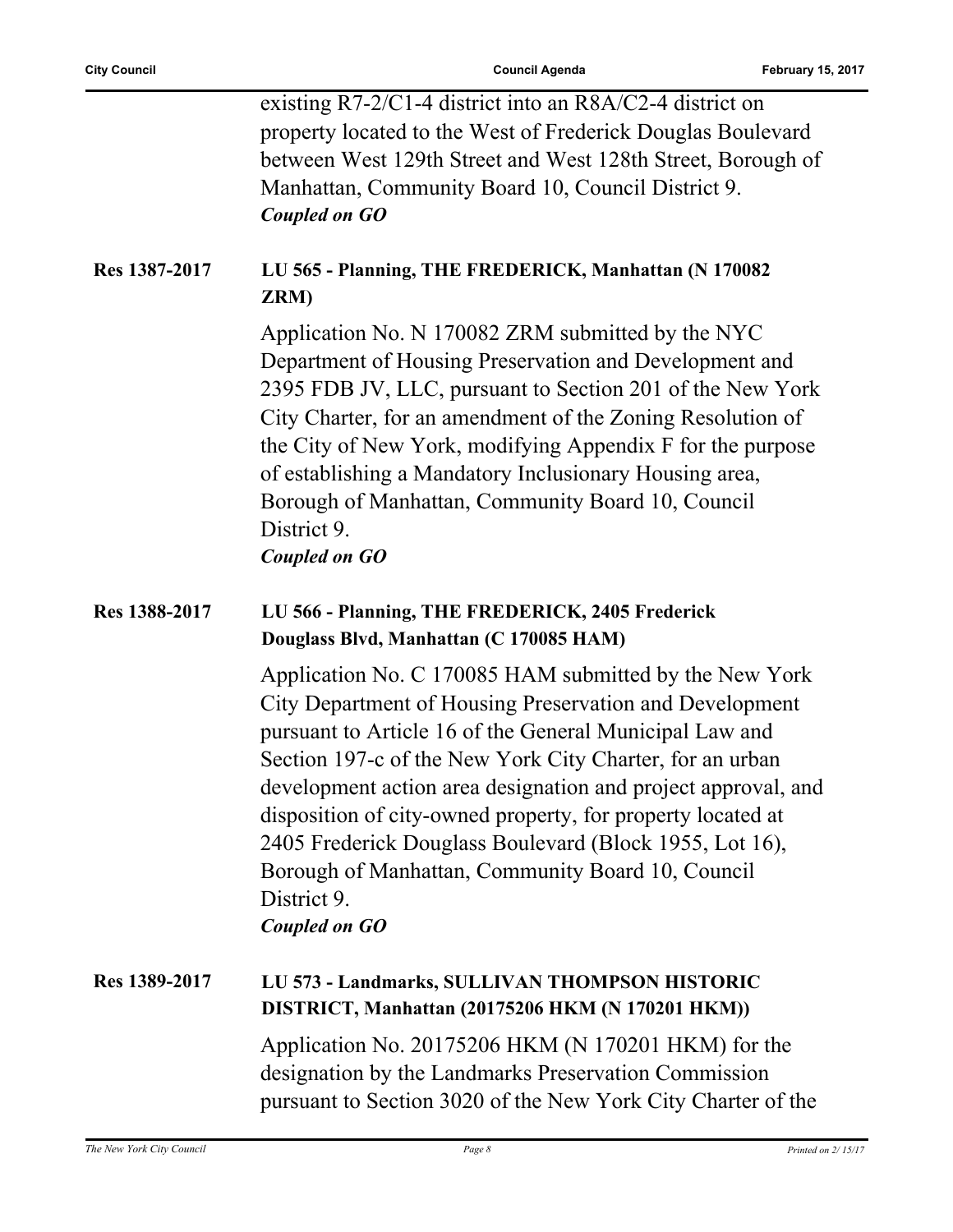Sullivan-Thompson Historic District, Borough of Manhattan, Community Board 2, Council Districts 1 and 3. *Preconsidered - Coupled on GO*

### **Report of the Committee on Parks and Recreation**

#### **Int 1449-2017-A Naming of 40 thoroughfares and public places.**

A Local Law in relation to the naming of 40 thoroughfares and public places, William "Pop" Marsh Avenue, Borough of Staten Island, Maxwell "Max the Sax" Lucas Way, Borough of the Bronx, Dr. Roscoe C. Brown, Jr. Way, Borough of the Bronx, Michael Fahy Way, Borough of the Bronx, Burton Schoenbach Way, Borough of the Bronx, Marine Corporal Ramona M. Valdez Way, Borough of the Bronx, Cinco de Mayo Way, Borough of the Bronx, Antonia Vasquez Way, Borough of the Bronx, Betty Jean DiBiaso Way, Borough of Queens, Jacqueline Berrien Way, Borough of Brooklyn, Easter Rising Way, Borough of Queens, Forest Park Memorial Drive, Borough of Queens, Reverend John Pratt Way, Borough of Brooklyn, Donald Byrd Way - Jazz Great, Borough of the Bronx, Ms. Aida Perez-Loiza Aldea Lane, Borough of Manhattan, The Honorable Frank V. Fossella Way, Borough of Staten Island, Ben Marino Way, Borough of Staten Island, John Lewis Steptoe Place, Borough of Brooklyn, Charles A. Sferrazza Way, Borough of Brooklyn, Cinco de Mayo Way, Borough of Brooklyn, Children's Court, Borough of Manhattan, Ms. Magazine Way, Borough of Manhattan, Coach Chuck Granby Way, Borough of Queens, Cardinal S. Sandiford Way, Borough of Queens, Rev. Dr. Luis Felipe Serrano's Way, Borough of the Bronx, Sgt. Paul J. Tuozzolo Way, Borough of the Bronx, Flight 587 Way, Borough of Manhattan, Saint Elizabeth Way, Borough of Manhattan, Maria Valentin Way, Borough of Manhattan, Principal Rhonda Whitfield Way, Borough of Staten Island, Architect Allen B. Terjesen Way, Borough of Staten Island, Elie Wiesel Way, Borough of Manhattan, Mario Borgatti Way, Borough of the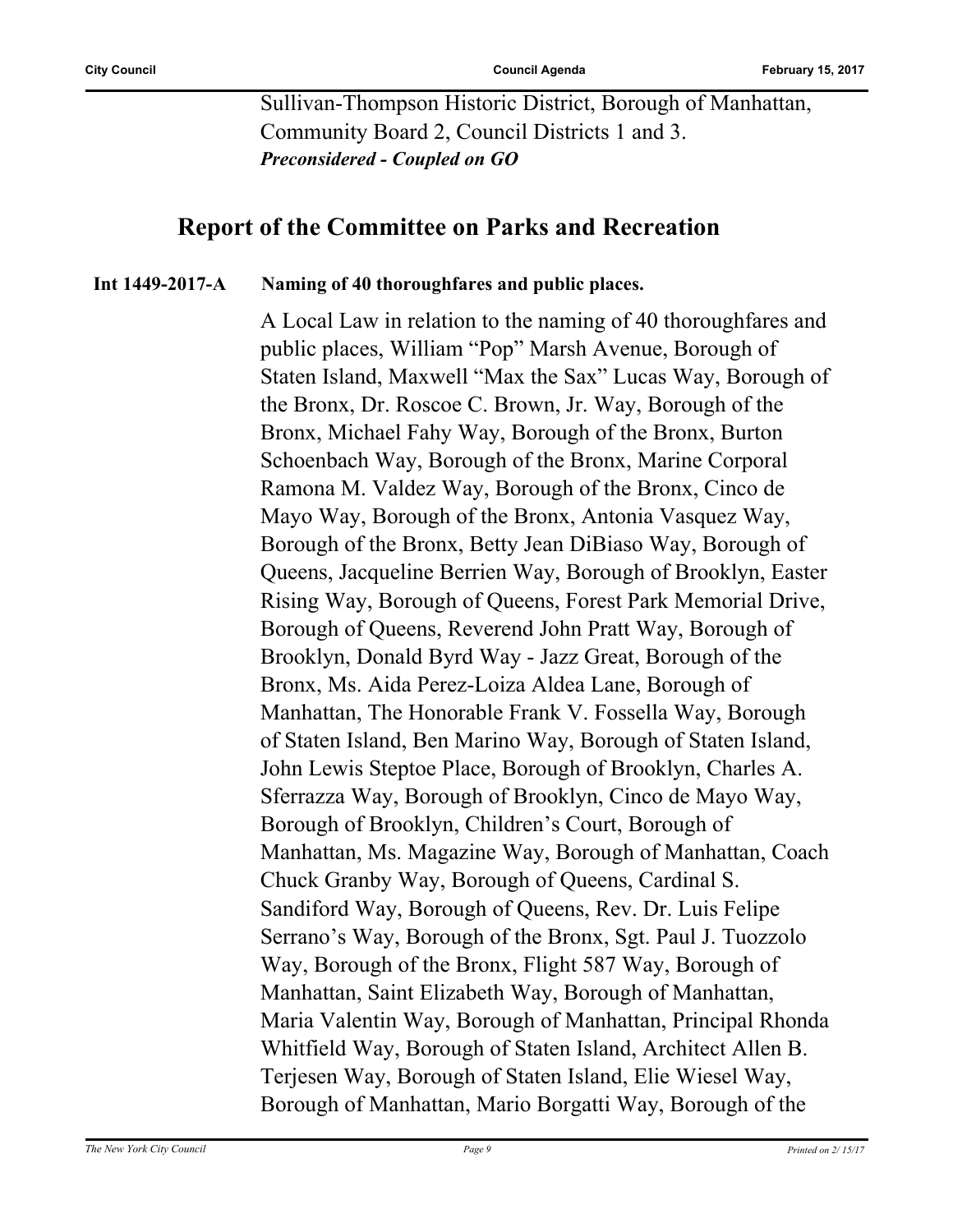Bronx, Kalief Browder Way, Borough of the Bronx, Lily Gavin Way, Borough of Queens, Nina Adams Way, Borough of Queens, Tony Mazzarella Way, Borough of Queens, Dolores Rizzotto Way, Borough of Queens, FF Michael Brennan Way, Borough of Queens, Robert "Pudgie" Walsh Way, Borough of Brooklyn and the repeal of sections 2, 9, 36, 38 and 54 of local law number 92 for the year 2016, the repeal of section 18 of local law number 23 for the year 2016 and the repeal of section 6 of local law number 81 for the year 2001. *Amended and Coupled on GO*

### **Report of the Committee on Public Safety**

| Int 0834-2015-B | Use of all-terrain vehicles, including dirt bikes.                                                                                                                                                                                                                |
|-----------------|-------------------------------------------------------------------------------------------------------------------------------------------------------------------------------------------------------------------------------------------------------------------|
|                 | A Local Law to amend the administrative code of the city of<br>New York, in relation to the use of all-terrain vehicles,<br>including dirt bikes<br><b>Amended and Coupled on GO</b>                                                                              |
| Int 1308-2016-A | <b>Nuisance Abatement Fairness Act - Limiting the application of</b><br>temporary orders obtained pursuant to the nuisance abatement<br>law.                                                                                                                      |
|                 | A Local Law to amend the administrative code of the city of<br>New York, in relation to limiting the application of temporary<br>orders obtained pursuant to the nuisance abatement law<br><b>Amended and Coupled on GO</b>                                       |
| Int 1315-2016-A | <b>Nuisance Abatement Fairness Act - Resolving conflicts between</b><br>the nuisance abatement law and related proceedings and fines<br>for public nuisances involving alcohol.                                                                                   |
|                 | A Local Law to amend the administrative code of the city of<br>New York, in relation to resolving conflicts between the<br>nuisance abatement law and related proceedings and fines for<br>public nuisances involving alcohol<br><b>Amended and Coupled on GO</b> |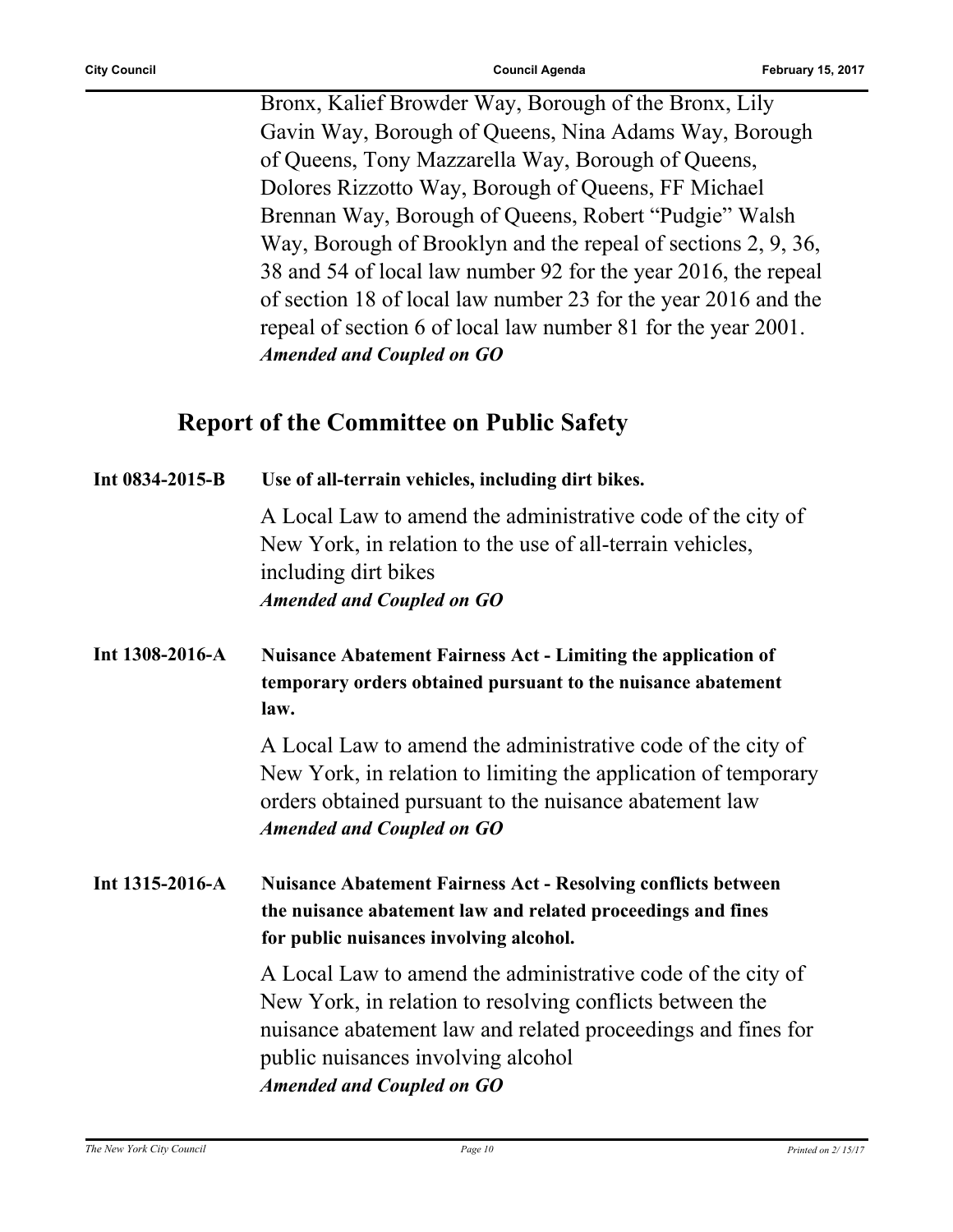| Int 1317-2016-A       | <b>Nuisance Abatement Fairness Act - Excluding certain violations</b><br>involving possession of a controlled substance or marihuana<br>from the nuisance abatement law.                                                                                        |
|-----------------------|-----------------------------------------------------------------------------------------------------------------------------------------------------------------------------------------------------------------------------------------------------------------|
|                       | A Local Law to amend the administrative code of the city of<br>New York, in relation to excluding certain violations<br>involving possession of a controlled substance or marihuana<br>from the nuisance abatement law<br><b>Amended and Coupled on GO</b>      |
| Int 1318-2016-A       | <b>Nuisance Abatement Fairness Act - Requiring verification of</b><br>occupancy prior to enforcing injunctive relief pursuant to the<br>nuisance abatement law.                                                                                                 |
|                       | A Local Law to amend the administrative code of the city of<br>New York, in relation to requiring verification of occupancy<br>prior to enforcing injunctive relief pursuant to the nuisance<br>abatement law<br><b>Amended and Coupled on GO</b>               |
| Int 1320-2016-A       | <b>Nuisance Abatement Fairness Act - Requiring laboratory</b><br>reports in drug-related nuisance abatement cases.                                                                                                                                              |
|                       | A Local Law to amend the administrative code of the city of<br>New York, in relation to requiring laboratory reports in<br>drug-related nuisance abatement cases<br><b>Amended and Coupled on GO</b>                                                            |
| Int $1321 - 2016 - A$ | <b>Nuisance Abatement Fairness Act - Requiring a police or peace</b><br>officer to personally witness a drug violation to file an action<br>under the nuisance abatement law.                                                                                   |
|                       | A Local Law to amend the administrative code of the city of<br>New York, in relation to requiring a police or peace officer to<br>personally witness a drug violation to file an action under the<br>nuisance abatement law<br><b>Amended and Coupled on GO</b> |
| Int $1323 - 2016 - A$ | <b>Nuisance Abatement Fairness Act - Prohibiting permanent</b><br>exclusions pursuant to the nuisance abatement law.                                                                                                                                            |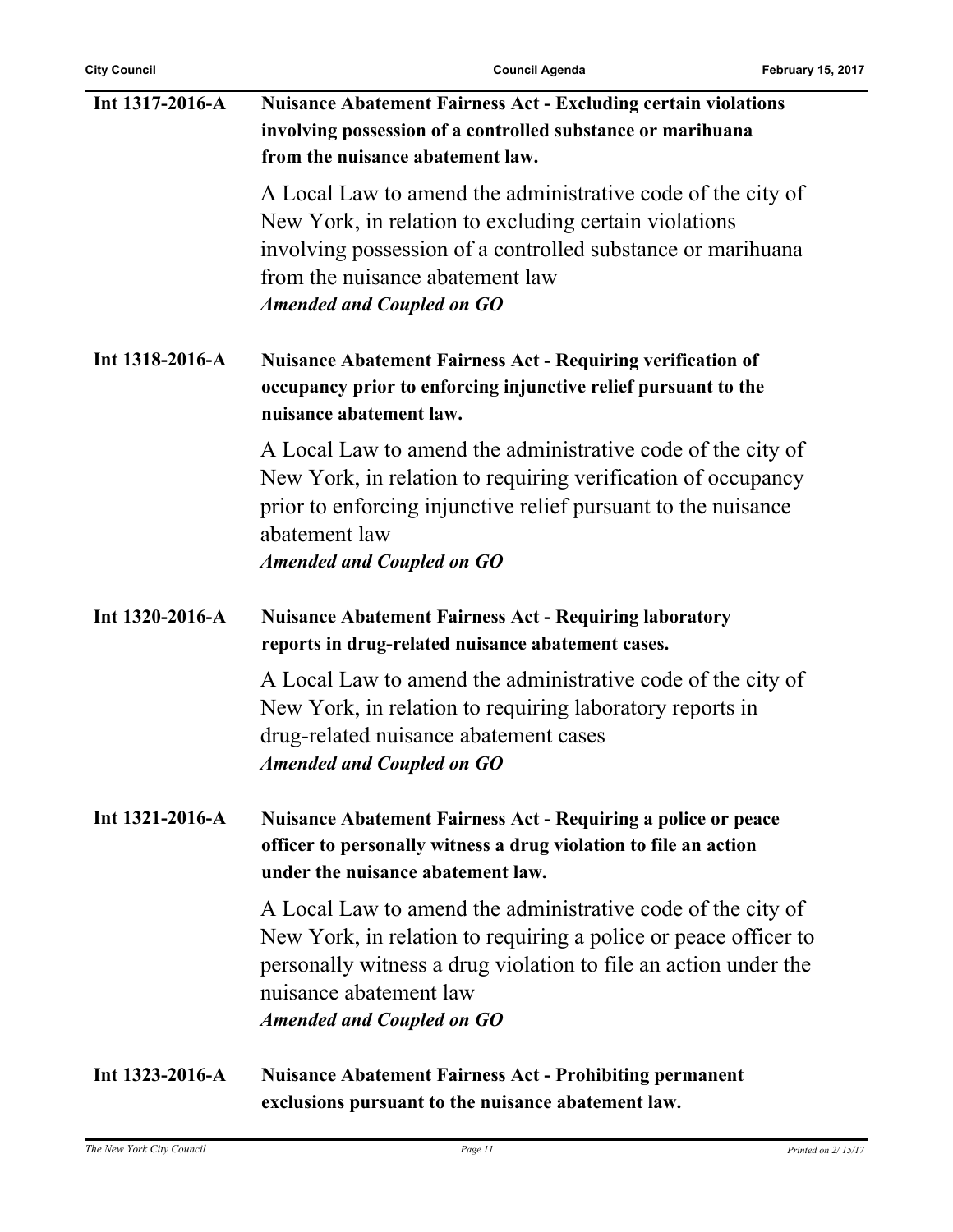|                 | A Local Law to amend the administrative code of the city of<br>New York, in relation to limiting exclusions of natural<br>persons pursuant to the nuisance abatement law<br><b>Amended and Coupled on GO</b>                                                                                                                                                                            |
|-----------------|-----------------------------------------------------------------------------------------------------------------------------------------------------------------------------------------------------------------------------------------------------------------------------------------------------------------------------------------------------------------------------------------|
| Int 1326-2016   | Nuisance Abatement Fairness Act - Repealing the padlock law.                                                                                                                                                                                                                                                                                                                            |
|                 | A Local Law to amend the administrative code of the city of<br>New York, in relation to repealing the padlock law<br>Coupled on GO                                                                                                                                                                                                                                                      |
| Int 1327-2016-A | <b>Nuisance Abatement Fairness Act - Requiring reporting on</b><br>nuisance abatement actions.                                                                                                                                                                                                                                                                                          |
|                 | A Local Law to amend the administrative code of the city of<br>New York, in relation to requiring reporting on nuisance<br>abatement actions<br><b>Amended and Coupled on GO</b>                                                                                                                                                                                                        |
| Int 1333-2016-B | <b>Nuisance Abatement Fairness Act - Amending the definition of</b><br>public nuisances and establishing timeliness requirements under<br>the nuisance abatement law, and to repeal certain provisions of<br>the nuisance abatement law defining public nuisances and<br>provisio                                                                                                       |
|                 | A Local Law to amend the administrative code of the city of<br>New York, in relation to amending the definition of public<br>nuisances and establishing timeliness requirements under the<br>nuisance abatement law, and to repeal certain provisions of the<br>nuisance abatement law defining public nuisances and<br>provisions relating thereto<br><b>Amended and Coupled on GO</b> |
| Int 1338-2016-A | <b>Nuisance Abatement Fairness Act - Requiring procedures for</b><br>the corporation counsel when filing actions under the nuisance<br>abatement law.                                                                                                                                                                                                                                   |
|                 | A Local Law to amend the administrative code of the city of<br>New York, in relation to requiring procedures for the<br>corporation counsel when filing actions under the nuisance                                                                                                                                                                                                      |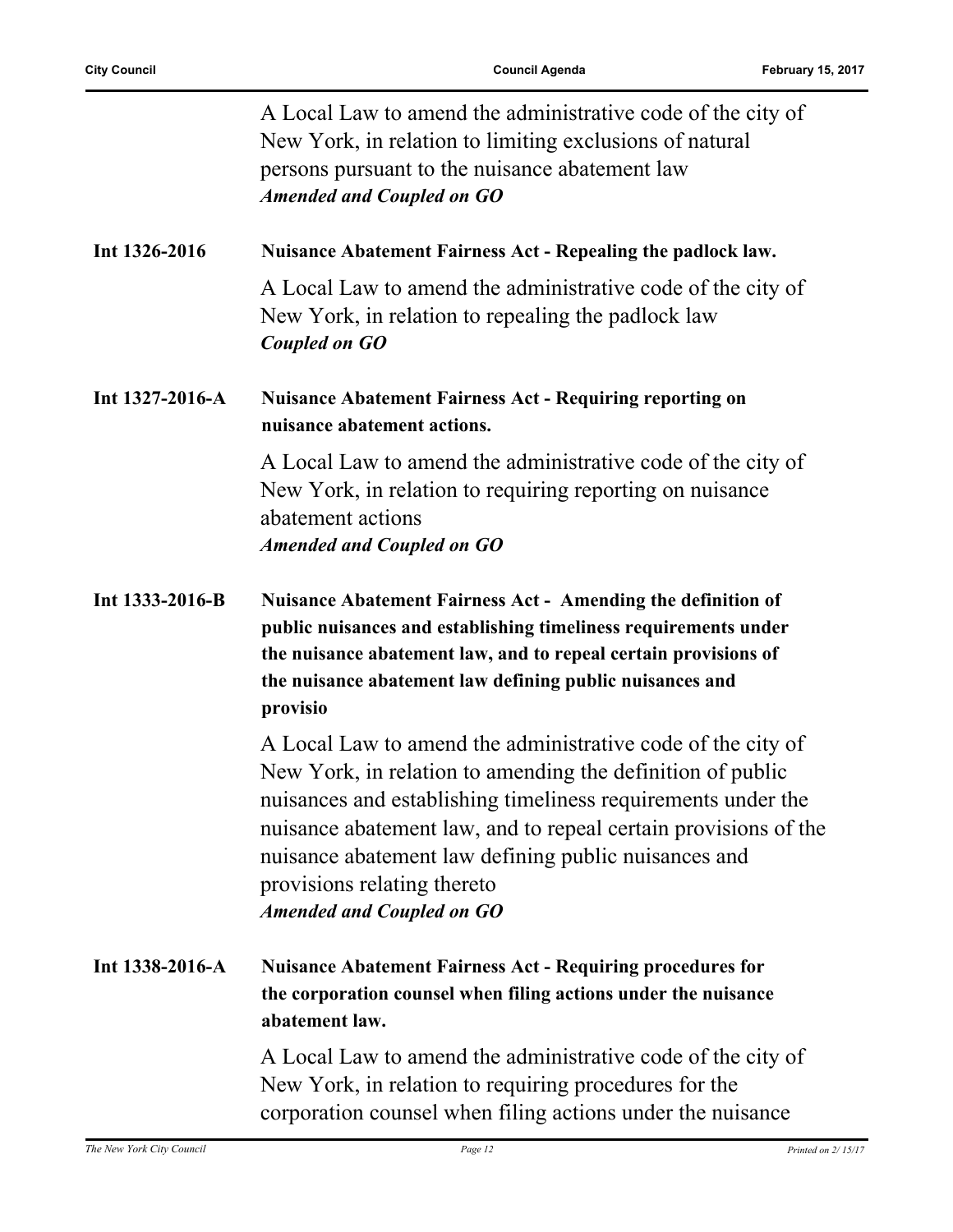### abatement law *Amended and Coupled on GO*

### **Int 1339-2016-A Nuisance Abatement Fairness Act - Restricting certain orders and dispositions pursuant to the nuisance abatement law.**

A Local Law to amend the administrative code of the city of New York, in relation to restricting certain orders and dispositions pursuant to the nuisance abatement law *Amended and Coupled on GO*

#### **Int 1344-2016-A Nuisance Abatement Fairness Act - Amending the nuisance abatement law regarding alcoholic beverages.**

A Local Law to amend the administrative code of the city of New York, in relation to amending the nuisance abatement law regarding alcoholic beverages *Amended and Coupled on GO*

### **Report of the Committee on Technology**

#### **Int 1240-2016-A Dissemination of electronic emergency notifications.**

A Local Law to amend the administrative code of the city of New York, in relation to the dissemination of electronic emergency notifications *Amended and Coupled on GO*

### **Report of the Committee on Transportation**

#### **Int 0975-2015-A Fines and civil penalties for failure to remove abandoned poles.**

A Local Law to amend the administrative code of the city of New York, in relation to fines and civil penalties for failure to remove abandoned poles *Amended and Coupled on GO*

# **12. General Orders Calendar**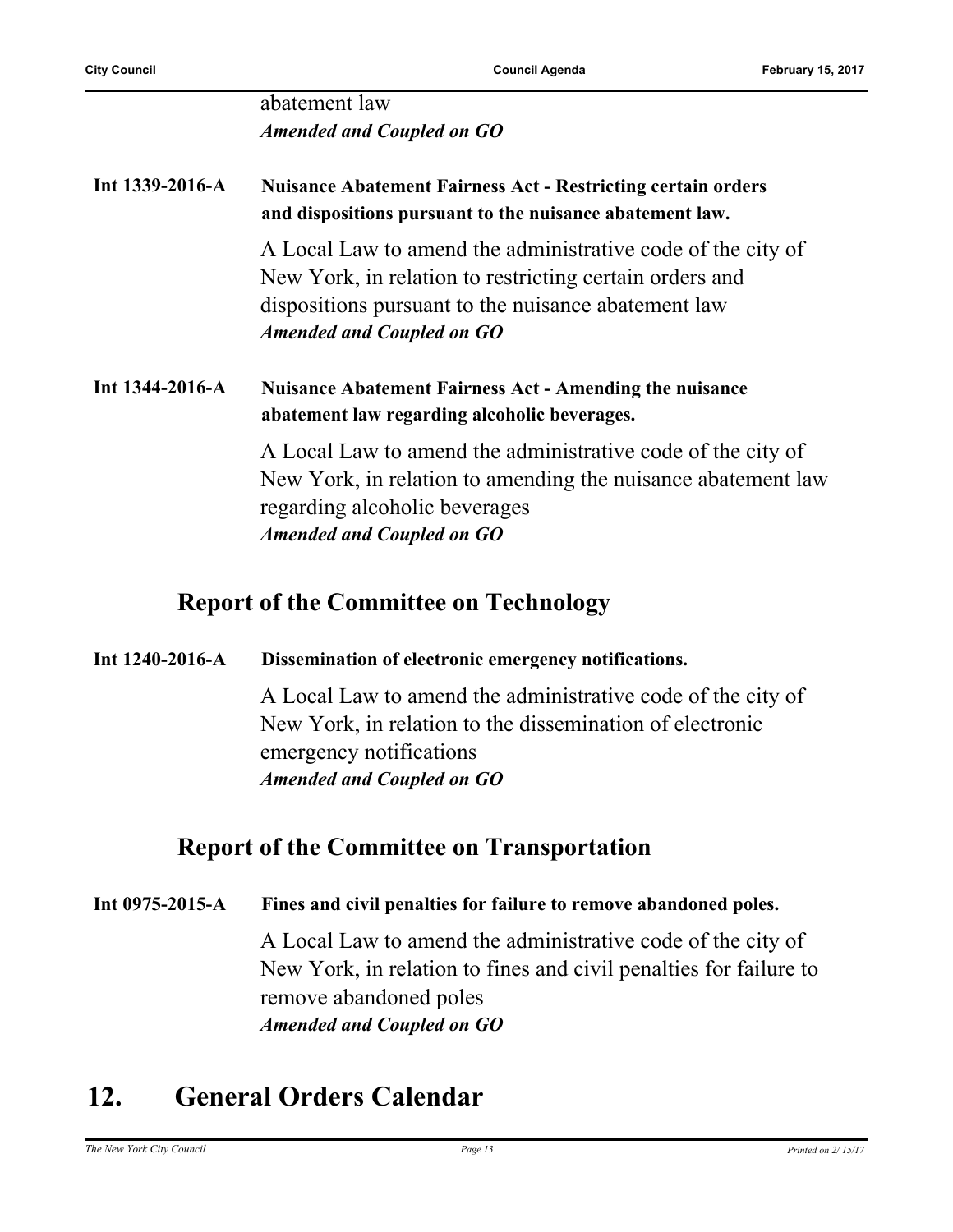# **T2014-0002 Commissioner of Deeds**

Commissioner of Deeds *Coupled on GO*

## **Coupled on General Order Calendar**

## **Finance**

| <b>Res</b> 1375-2017 | LU 567 - 795 St. Nicholas Avenue, Manhattan<br><b>Preconsidered - GO</b> |
|----------------------|--------------------------------------------------------------------------|
|                      |                                                                          |
| Res 1376-2017        | LU 568 - 1240 Walton Avenue, Bronx                                       |
|                      | <b>Preconsidered - GO</b>                                                |
| Res 1377-2017        | LU 569 - 288 East 168th Street, Bronx                                    |
|                      | <b>Preconsidered - GO</b>                                                |
| Res 1378-2017        | LU 570 - 424 & 430 Grand Concourse, Bronx                                |
|                      | <b>Preconsidered - GO</b>                                                |
| Res 1379-2017        | LU 571 - 830-850 Stebbins Avenue, Bronx                                  |
|                      | <b>Preconsidered - GO</b>                                                |
| <b>Res</b> 1380-2017 | LU 572 - 1130 Anderson Avenue, Bronx                                     |
|                      | <b>Preconsidered - GO</b>                                                |

# **Governmental Operations**

**Int 1181-2016-A Improving access to city services for limited English proficiency individuals.** *A and GO*

# **Housing and Buildings**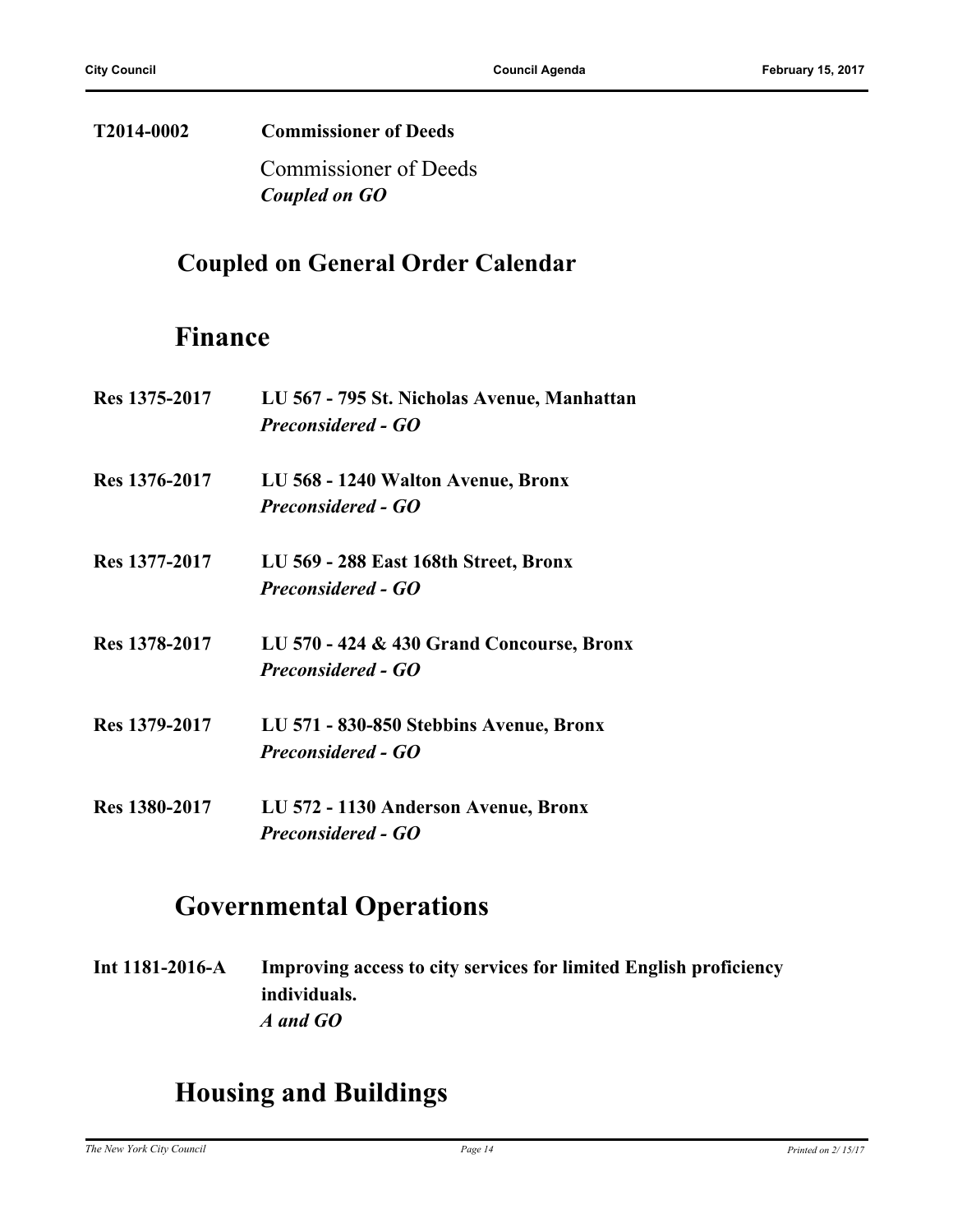| Int $0179 - 2014 - A$ | Display of street numbers.<br>A and GO                                                                                            |
|-----------------------|-----------------------------------------------------------------------------------------------------------------------------------|
| Int $0289-2014-A$     | Provision of housing applications in multiple languages by the<br>department of housing preservation and development.<br>A and GO |

# **Land Use**

| Res 1381-2017 | LU 559 - Planning, THE LEROY, 225 West 140th Street,<br>Manhattan (C 170048 HAM)<br>GO  |
|---------------|-----------------------------------------------------------------------------------------|
| Res 1382-2017 | LU 560 - Planning, THE LEROY, 225 West 140th Street,<br>Manhattan (C 170049 PQM)<br>GO  |
| Res 1383-2017 | LU 561 - Planning, THE ROBESON, Manhattan (C 170050)<br>ZMM)<br>$G$ O                   |
| Res 1384-2017 | LU 562 - Planning, THE ROBESON, 407-415 Lenox Avenue,<br>Manhattan (C 170051 HAM)<br>GO |
| Res 1385-2017 | LU 563 - Planning, THE ROBESON, Manhattan (N 170052<br>ZRM)<br>$G$ O                    |
| Res 1386-2017 | LU 564 - Planning, THE FREDERICK, Manhattan (C 170081)<br>ZMM)<br>GO                    |
| Res 1387-2017 | LU 565 - Planning, THE FREDERICK, Manhattan (N 170082<br>ZRM)<br>GO                     |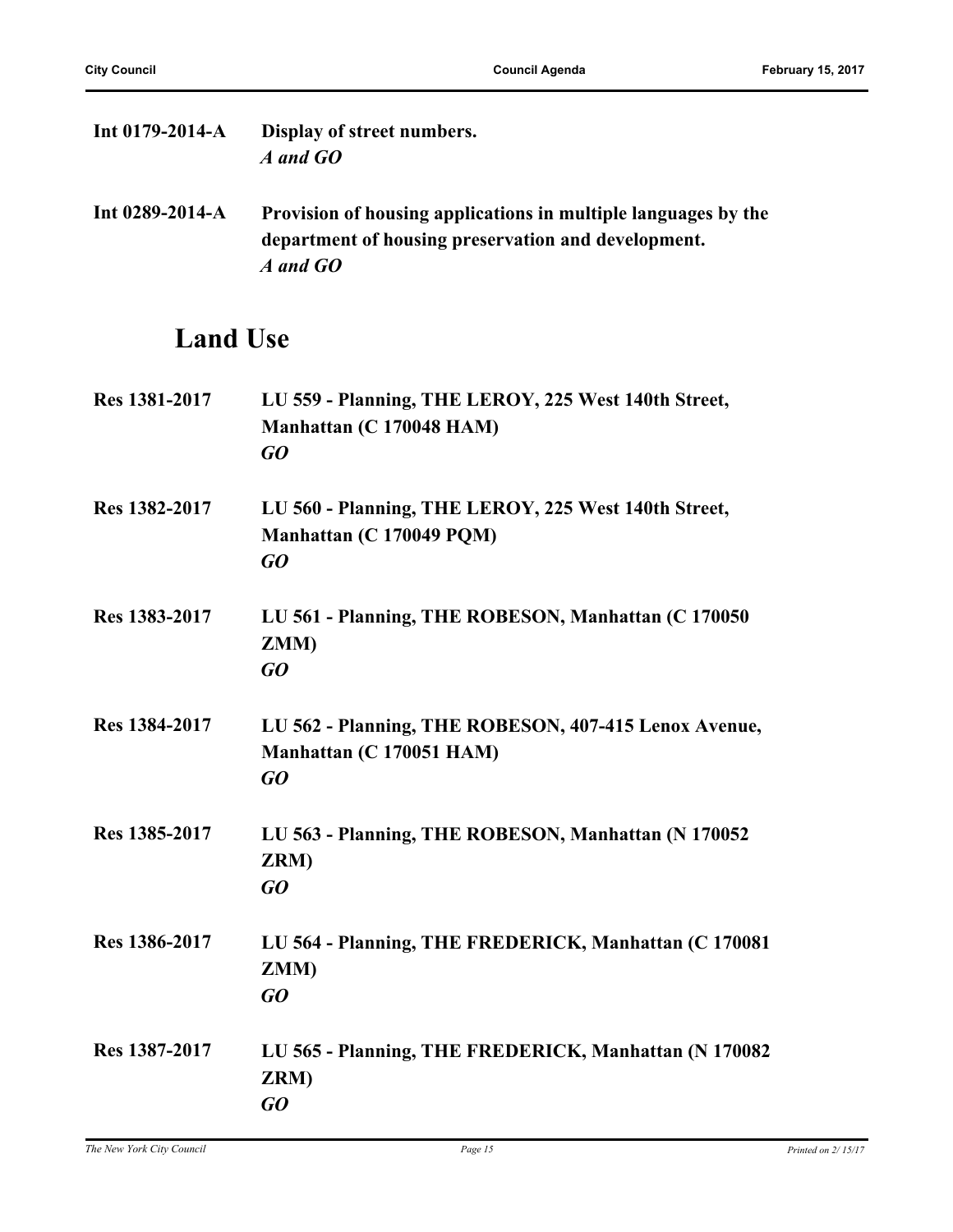L.

| <b>Res 1388-2017</b> | LU 566 - Planning, THE FREDERICK, 2405 Frederick<br>Douglass Blvd, Manhattan (C 170085 HAM)<br>GO                                                                                           |
|----------------------|---------------------------------------------------------------------------------------------------------------------------------------------------------------------------------------------|
| <b>Res 1389-2017</b> | LU 573 - Landmarks, SULLIVAN THOMPSON HISTORIC<br>DISTRICT, Manhattan (20175206 HKM (N 170201 HKM))<br><b>Preconsidered - GO</b>                                                            |
|                      | <b>Public Safety</b>                                                                                                                                                                        |
| Int 0834-2015-B      | Use of all-terrain vehicles, including dirt bikes.<br>A and GO                                                                                                                              |
| Int 1308-2016-A      | <b>Nuisance Abatement Fairness Act - Limiting the application of</b><br>temporary orders obtained pursuant to the nuisance abatement<br>law.<br>A and GO                                    |
| Int 1315-2016-A      | <b>Nuisance Abatement Fairness Act - Resolving conflicts between</b><br>the nuisance abatement law and related proceedings and fines<br>for public nuisances involving alcohol.<br>A and GO |
| Int 1317-2016-A      | <b>Nuisance Abatement Fairness Act - Excluding certain violations</b><br>involving possession of a controlled substance or marihuana<br>from the nuisance abatement law.<br>A and GO        |
| Int 1318-2016-A      | <b>Nuisance Abatement Fairness Act - Requiring verification of</b><br>occupancy prior to enforcing injunctive relief pursuant to the<br>nuisance abatement law.<br>A and GO                 |
|                      | Int 1220 2016 A Muisango Abotament Foirmess Act Decuring Ishorotown                                                                                                                         |

**Int 1320-2016-A Nuisance Abatement Fairness Act - Requiring laboratory reports in drug-related nuisance abatement cases.** *A and GO*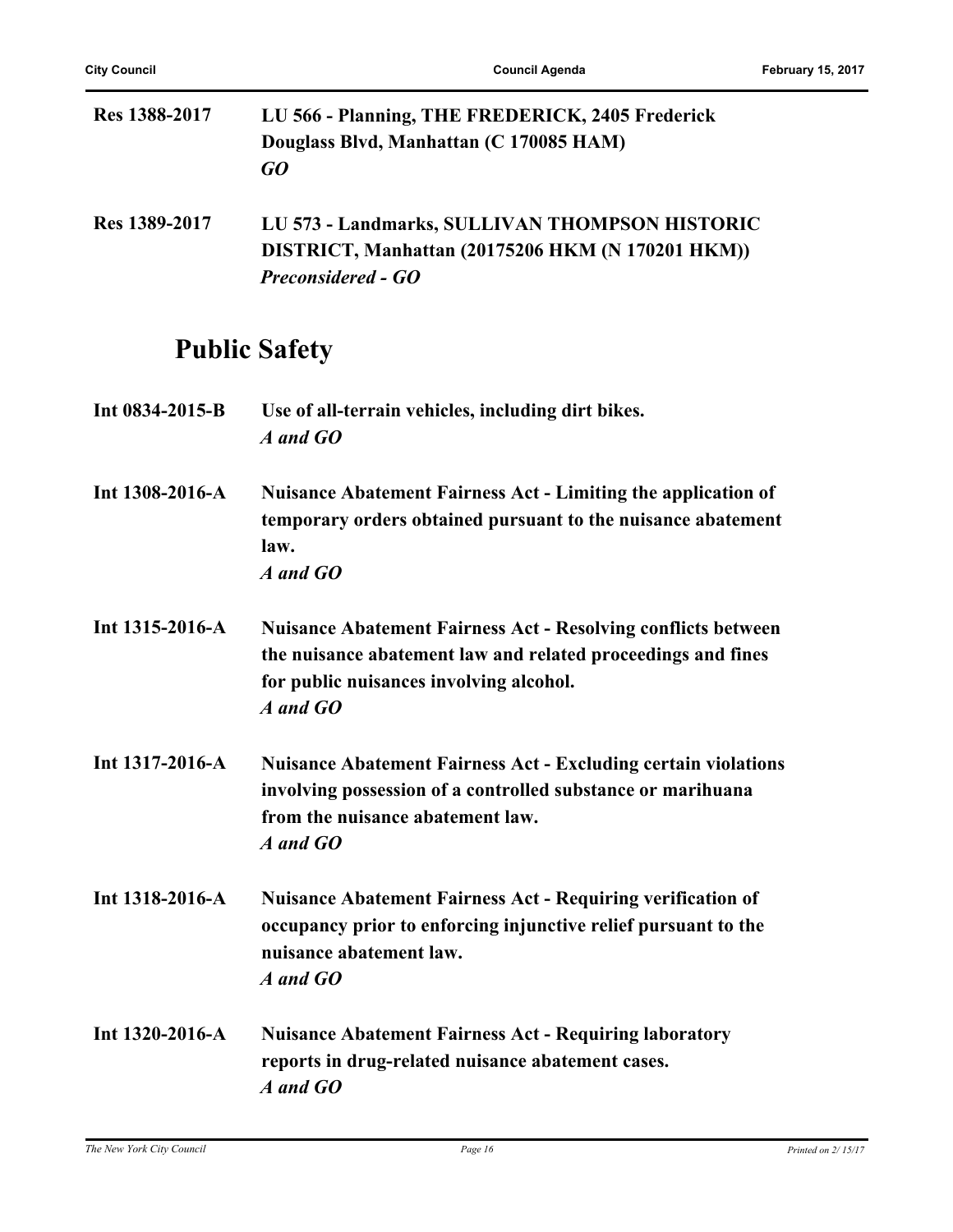| Int 1321-2016-A       | <b>Nuisance Abatement Fairness Act - Requiring a police or peace</b><br>officer to personally witness a drug violation to file an action<br>under the nuisance abatement law.<br>A and GO                                                                                                     |
|-----------------------|-----------------------------------------------------------------------------------------------------------------------------------------------------------------------------------------------------------------------------------------------------------------------------------------------|
| Int $1323 - 2016 - A$ | <b>Nuisance Abatement Fairness Act - Prohibiting permanent</b><br>exclusions pursuant to the nuisance abatement law.<br>A and GO                                                                                                                                                              |
| Int 1326-2016         | <b>Nuisance Abatement Fairness Act - Repealing the padlock law.</b><br>GO                                                                                                                                                                                                                     |
| Int 1327-2016-A       | <b>Nuisance Abatement Fairness Act - Requiring reporting on</b><br>nuisance abatement actions.<br>A and GO                                                                                                                                                                                    |
| Int 1333-2016-B       | <b>Nuisance Abatement Fairness Act - Amending the definition of</b><br>public nuisances and establishing timeliness requirements under<br>the nuisance abatement law, and to repeal certain provisions of<br>the nuisance abatement law defining public nuisances and<br>provisio<br>A and GO |
| Int 1338-2016-A       | <b>Nuisance Abatement Fairness Act - Requiring procedures for</b><br>the corporation counsel when filing actions under the nuisance<br>abatement law.<br>A and GO                                                                                                                             |
| Int $1339-2016-A$     | <b>Nuisance Abatement Fairness Act - Restricting certain orders</b><br>and dispositions pursuant to the nuisance abatement law.<br>A and GO                                                                                                                                                   |
| Int 1344-2016-A       | <b>Nuisance Abatement Fairness Act - Amending the nuisance</b><br>abatement law regarding alcoholic beverages.<br>A and GO                                                                                                                                                                    |

# **Technology**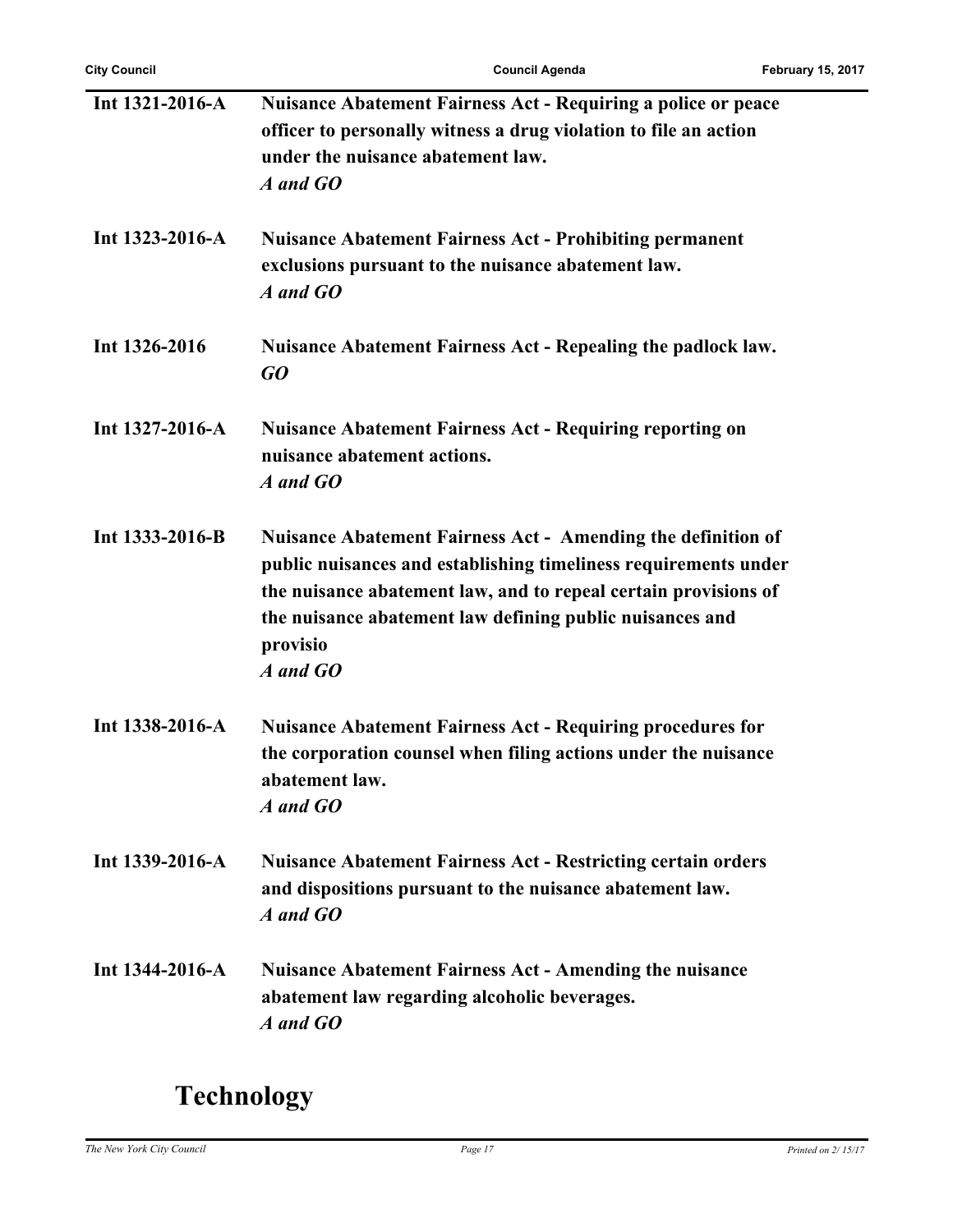**Int 1240-2016-A Dissemination of electronic emergency notifications.** *A and GO*

## **Transportation**

**Int 0975-2015-A Fines and civil penalties for failure to remove abandoned poles.** *A and GO*

# **General Order Calendar**

**T2014-0002 Commissioner of Deeds** *GO*

#### **Introduction & Reading of Bills See Attached 13.**

**14. Discussion of Resolutions**

## **15. Resolutions**

**Res 1373-2017 Authorizing the Speaker to file or join amicus briefs on behalf of the Council in litigation challenging any of President Donald Trump's executive orders and actions relating to immigration.**

> Resolution authorizing the Speaker to file or join amicus briefs on behalf of the Council in litigation challenging any of President Donald Trump's executive orders and actions relating to immigration *Preconsidered - Adopted by the Committee on Finance*

# **16. General Discussion**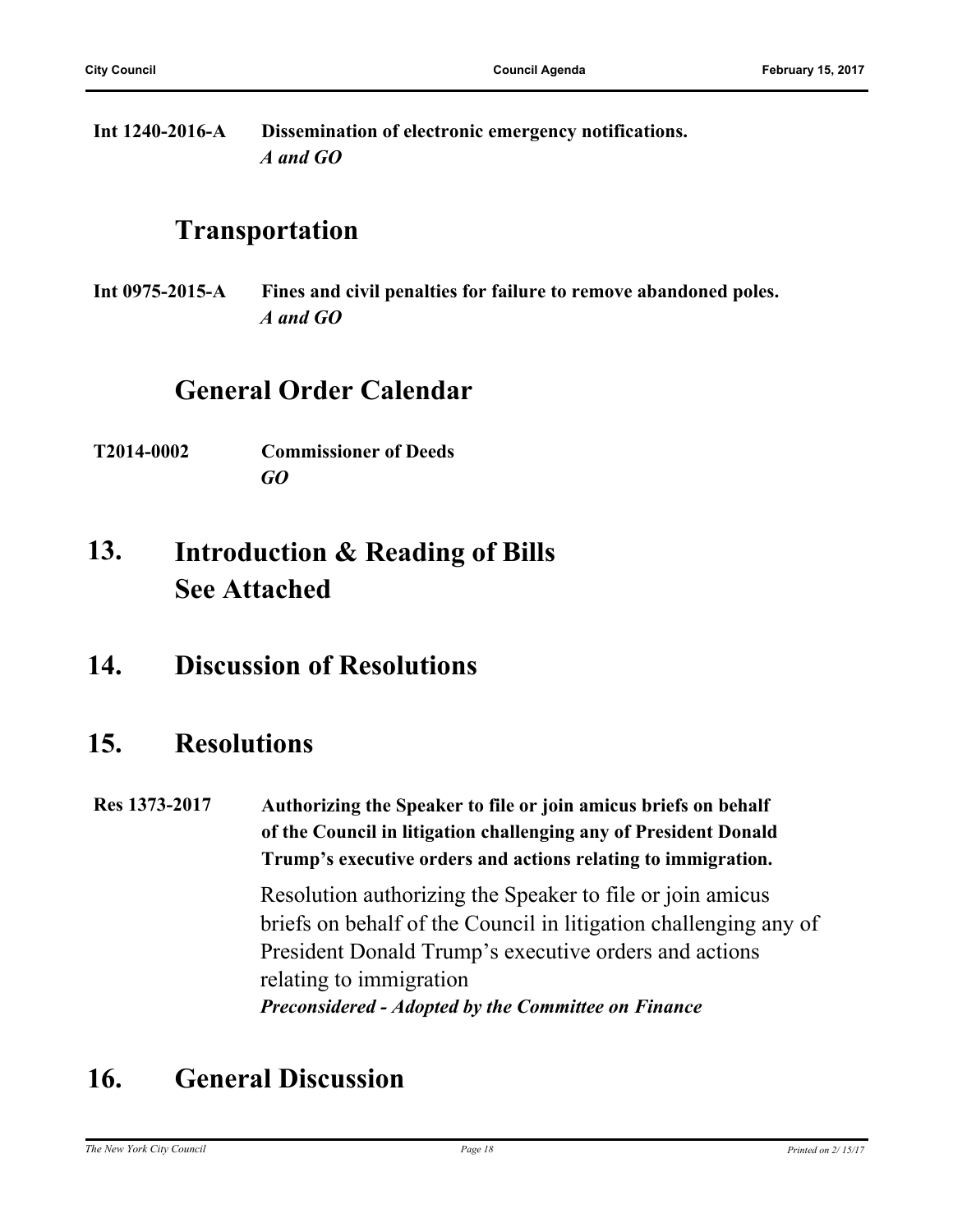# **17. Extension of Remarks**

### **INTRODUCTION AND READING OF BILLS**

| Res 1373-2017 | By The Speaker (Council Member Mark-Viverito)                                                                                                                                                                                                       |
|---------------|-----------------------------------------------------------------------------------------------------------------------------------------------------------------------------------------------------------------------------------------------------|
|               | Resolution authorizing the Speaker to file or join amicus<br>briefs on behalf of the Council in litigation challenging any of<br>President Donald Trump's executive orders and actions<br>relating to immigration<br><b>Preconsidered - Finance</b> |
| Res 1374-2017 | By Council Member Cohen                                                                                                                                                                                                                             |
|               | Resolution establishing March 1 annually as Teen Mental<br>Health Awareness Day in the City of New York<br><b>Mental Health, Developmental Disability, Alcoholism, Substance</b><br><b>Abuse and Disability Services</b>                            |
| Int 1468-2017 | By Council Member Constantinides                                                                                                                                                                                                                    |
|               | A Local Law to amend the administrative code of the city of<br>New York, in relation to reducing sewer system backups<br><b>Environmental Protection</b>                                                                                            |
| Int 1469-2017 | By Council Member Cumbo                                                                                                                                                                                                                             |
|               | A Local Law to amend the administrative code of the city of<br>New York, in relation to requiring that city-owned buildings<br>and spaces with specific occupancy classifications contain<br>lactation rooms<br><b>Women's Issues</b>               |
| Int 1470-2017 | By Council Members Cumbo, Williams, Gibson and Cabrera                                                                                                                                                                                              |
|               | A Local Law to amend the New York city charter, in relation<br>to establishing an office to prevent gun violence<br><b>Governmental Operations</b>                                                                                                  |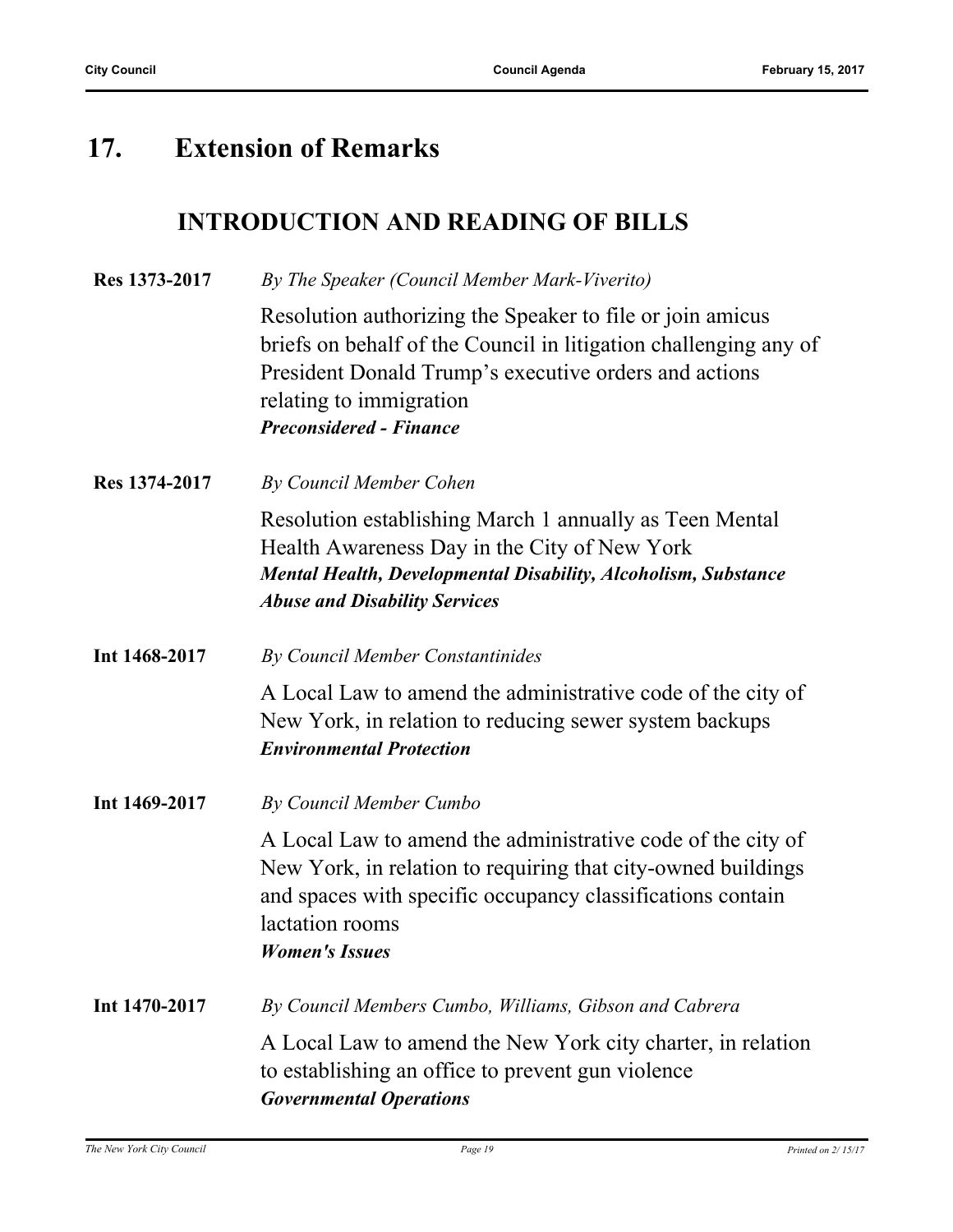| Int 1471-2017 | By Council Member Johnson                                                                                                                                                                  |
|---------------|--------------------------------------------------------------------------------------------------------------------------------------------------------------------------------------------|
|               | A Local Law to amend the administrative code of the city of<br>New York, in relation to increasing the retail cigarette dealer<br>license fee<br><b>Health</b>                             |
| Int 1472-2017 | By Council Member Johnson (by request of the Manhattan Borough<br>President)                                                                                                               |
|               | A Local Law to amend the administrative code of the city of<br>New York, in relation to exempting certain grocery stores<br>from the commercial rent tax<br><b>Preconsidered - Finance</b> |
| Int 1473-2017 | By Council Member Miller                                                                                                                                                                   |
|               | A Local Law to amend the administrative code of the city of<br>New York, in relation to reducing the maximum time<br>commercial vehicles may park<br><b>Transportation</b>                 |
| Int 1474-2017 | By Council Member Rodriguez                                                                                                                                                                |
|               | A Local Law to amend the administrative code of the city of<br>New York, in relation to taxicab licenses.<br><b>Transportation</b>                                                         |
| Int 1475-2017 | By Council Member Rodriguez                                                                                                                                                                |
|               | A Local Law to amend the administrative code of the city of<br>New York, in relation to the definition of ownership and use<br>of a licensed taxicab<br><b>Transportation</b>              |
| Int 1476-2017 | By Council Member Salamanca Jr.                                                                                                                                                            |
|               | A Local Law to amend the New York city charter, in relation<br>to payments to the New York City Board of Elections<br><b>Governmental Operations</b>                                       |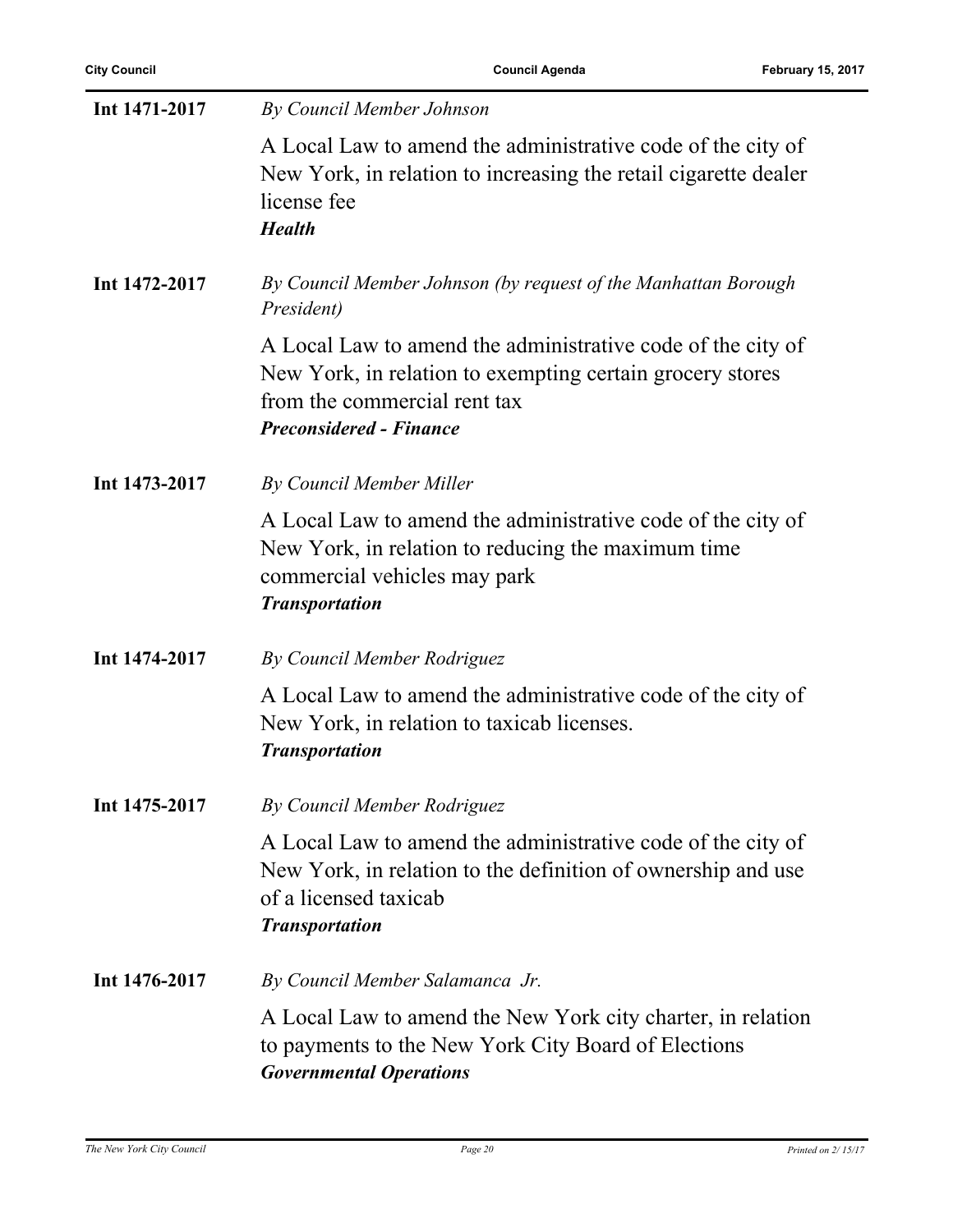| By Council Member Salamanca Jr.                                                                                                                                                                                                           |
|-------------------------------------------------------------------------------------------------------------------------------------------------------------------------------------------------------------------------------------------|
| A Local Law to amend the administrative code of the city of<br>New York, in relation to contribution limits in a special<br>election<br><b>Governmental Operations</b>                                                                    |
|                                                                                                                                                                                                                                           |
| By Council Member Salamanca Jr.                                                                                                                                                                                                           |
| A Local Law to amend the administrative code of the city of<br>New York, in relation to suspending alternate side parking<br>regulations on Three Kings Day<br><b>Transportation</b>                                                      |
| By Council Members Williams and Lander                                                                                                                                                                                                    |
| A Local Law to amend the administrative code of the city of<br>New York, in relation to prohibiting retaliation against<br>individuals who request a reasonable accommodation under<br>the city's human rights law<br><b>Civil Rights</b> |
| By Council Member Ferreras-Copeland                                                                                                                                                                                                       |
| 795 St. Nicholas Avenue, Block 2064, Lot 36; Manhattan,<br>Community Board No. 9, Council District No. 9.<br><b>Preconsidered - Finance</b>                                                                                               |
| By Council Member Ferreras-Copeland                                                                                                                                                                                                       |
| 1240 Walton Avenue, Block 2465, Lot 25; Bronx,<br>Community District No. 4, Council District No. 16.<br><b>Preconsidered - Finance</b>                                                                                                    |
|                                                                                                                                                                                                                                           |
| By Council Member Ferreras-Copeland                                                                                                                                                                                                       |
| 288 East 168th Street, Block 2435, Lot 15; Bronx,<br>Community Board No. 4, Council District No. 16.<br><b>Preconsidered - Finance</b>                                                                                                    |
|                                                                                                                                                                                                                                           |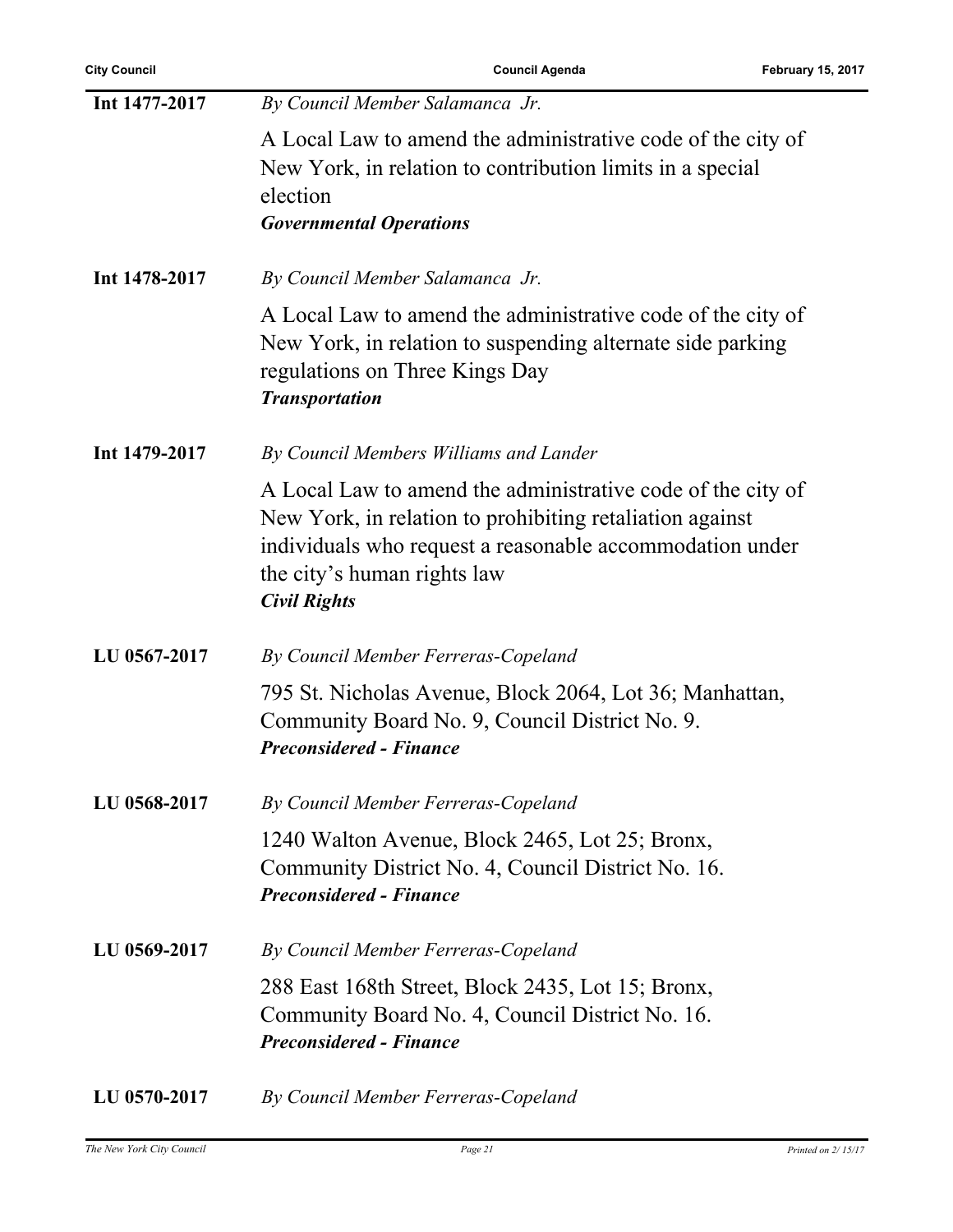|              | 424 & 430 Grand Concourse, Block 2343, Lots 10 and 12;                                                                                                                                                                                                                                                                                                                    |
|--------------|---------------------------------------------------------------------------------------------------------------------------------------------------------------------------------------------------------------------------------------------------------------------------------------------------------------------------------------------------------------------------|
|              | Bronx, Community Board No. 1, Council District No. 17.<br><b>Preconsidered - Finance</b>                                                                                                                                                                                                                                                                                  |
| LU 0571-2017 | By Council Member Ferreras-Copeland                                                                                                                                                                                                                                                                                                                                       |
|              | 830-850 Stebbins Avenue, Block 2696, Lot 75; Bronx,<br>Community District No. 2, Council District No. 17.<br><b>Preconsidered - Finance</b>                                                                                                                                                                                                                               |
| LU 0572-2017 | By Council Member Ferreras-Copeland                                                                                                                                                                                                                                                                                                                                       |
|              | 1130 Anderson Avenue, Block 2505, Lot 46; Bronx,<br>Community District No. 4, Council District No. 16.<br><b>Preconsidered - Finance</b>                                                                                                                                                                                                                                  |
| LU 0573-2017 | By Council Member Greenfield                                                                                                                                                                                                                                                                                                                                              |
|              | Application No. 20175206 HKM (N 170201 HKM) for the<br>designation by the Landmarks Preservation Commission<br>pursuant to Section 3020 of the New York City Charter of the<br>Sullivan-Thompson Historic District, Borough of Manhattan,<br>Community Board 2, Council Districts 1 and 3.<br><b>Preconsidered - Landmarks Public Siting, and Maritime Uses</b>           |
| LU 0574-2017 | By Council Member Greenfield                                                                                                                                                                                                                                                                                                                                              |
|              | Application No 20175207 HKK (N 170207 HKK) pursuant<br>to Section 3020 of the New York City Charter, concerning the<br>designation by the Landmarks Preservation Commission of<br>183-195 Broadway (Block 2446, Lot 51), as an historic<br>landmark, Borough of Brooklyn, Community Board 1,<br>Council District 34.<br><b>Landmarks, Public Siting and Maritime Uses</b> |
| LU 0575-2017 | By Council Member Greenfield                                                                                                                                                                                                                                                                                                                                              |
|              | Application No 20175208 HKK (N 170208 HKK) pursuant<br>to Section 3020 of the New York City Charter, concerning the<br>designation by the Landmarks Preservation Commission of St.<br>Barbara's Roman Catholic Church, located at 138 Bleecker                                                                                                                            |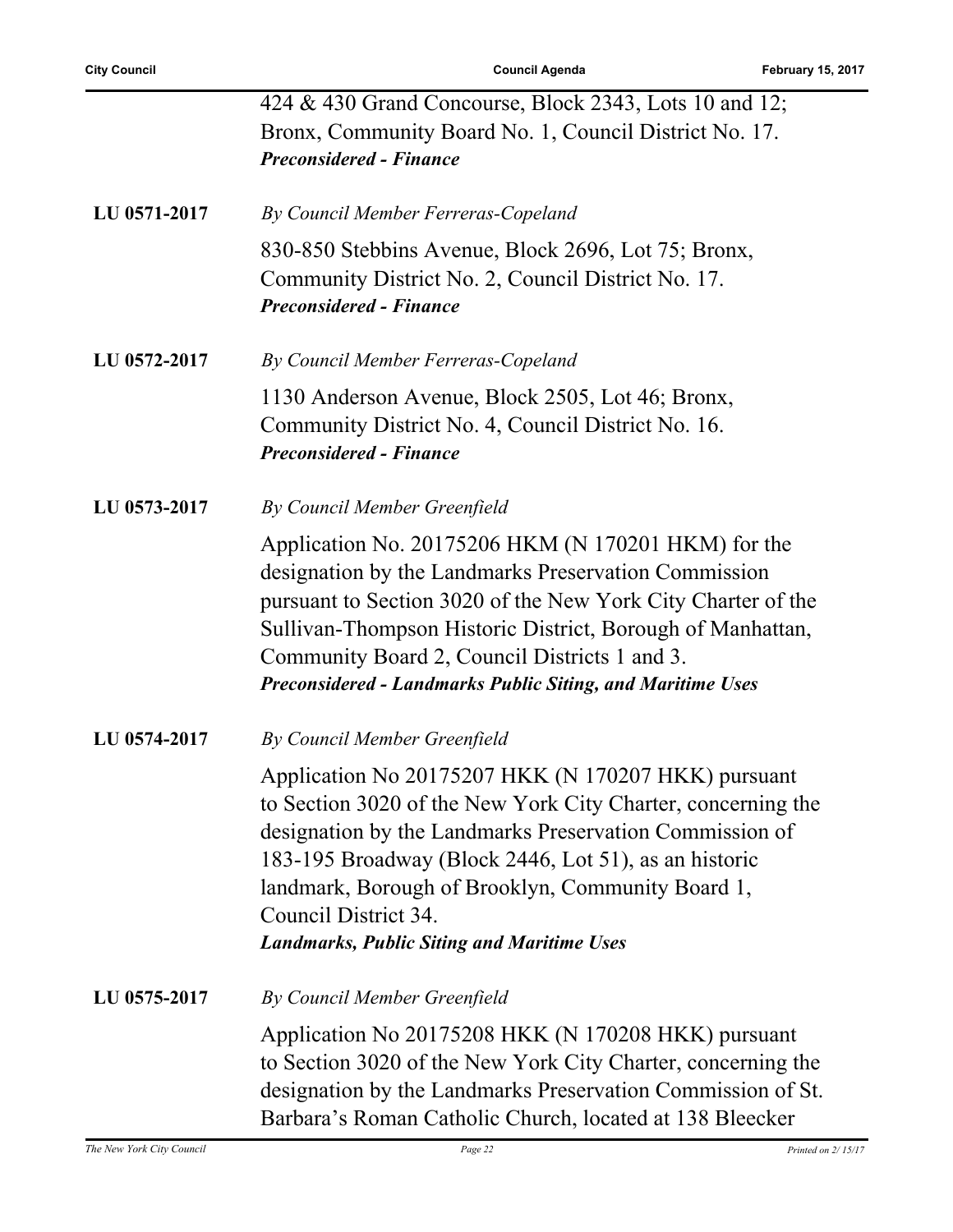|              | Street (Block 3306, Lot 6), as an historic landmark, Borough<br>of Brooklyn, Community Board 4, Council District 37.<br><b>Landmarks, Public Siting and Maritime Uses</b>                                                                                                                                                                                                                                                                  |
|--------------|--------------------------------------------------------------------------------------------------------------------------------------------------------------------------------------------------------------------------------------------------------------------------------------------------------------------------------------------------------------------------------------------------------------------------------------------|
| LU 0576-2017 | By Council Member Greenfield                                                                                                                                                                                                                                                                                                                                                                                                               |
|              | Application No 20175212 HKM (N 170202 HKM) pursuant<br>to Section 3020 of the New York City Charter, concerning the<br>designation by the Landmarks Preservation Commission of the<br>Excelsior Steam Power Company Building, located at 33-43<br>Gold Street (Block 77, Lot 24 in part), as an historic<br>landmark, Borough of Manhattan, Community Board 1,<br>Council District 1.<br><b>Landmarks, Public Siting and Maritime Uses</b> |
| LU 0577-2017 | By Council Member Greenfield                                                                                                                                                                                                                                                                                                                                                                                                               |
|              | Application No 20175213 HKM (N 170203 HKM) pursuant<br>to Section 3020 of the New York City Charter, concerning the<br>designation by the Landmarks Preservation Commission of the<br>Bergdorf Goodman Building, located at 754 Fifth Avenue<br>(Black 1273, Lot 33 (Block 1302, Lot 51), as an historic<br>landmark, Borough of Manhattan, Community Board 5,<br>Council District 4.<br><b>Landmarks, Public Siting and Maritime Uses</b> |
| LU 0578-2017 | By Council Member Greenfield                                                                                                                                                                                                                                                                                                                                                                                                               |
|              | Application No 20175214 HKM (N 170204 HKM) pursuant<br>to Section 3020 of the New York City Charter, concerning the<br>designation by the Landmarks Preservation Commission of<br>412 East 85th Street House, located at 412 East 85th Street<br>(Block 1564, Lot 7503), as an historic landmark, Borough of<br>Manhattan, Community Board 8, Council District 5.<br><b>Landmarks, Public Siting and Maritime Uses</b>                     |
| LU 0579-2017 | By Council Member Greenfield                                                                                                                                                                                                                                                                                                                                                                                                               |
|              | Application No 20175215 HKM (N 170205 HKM) pursuant<br>to Section 3020 of the New York City Charter, concerning the                                                                                                                                                                                                                                                                                                                        |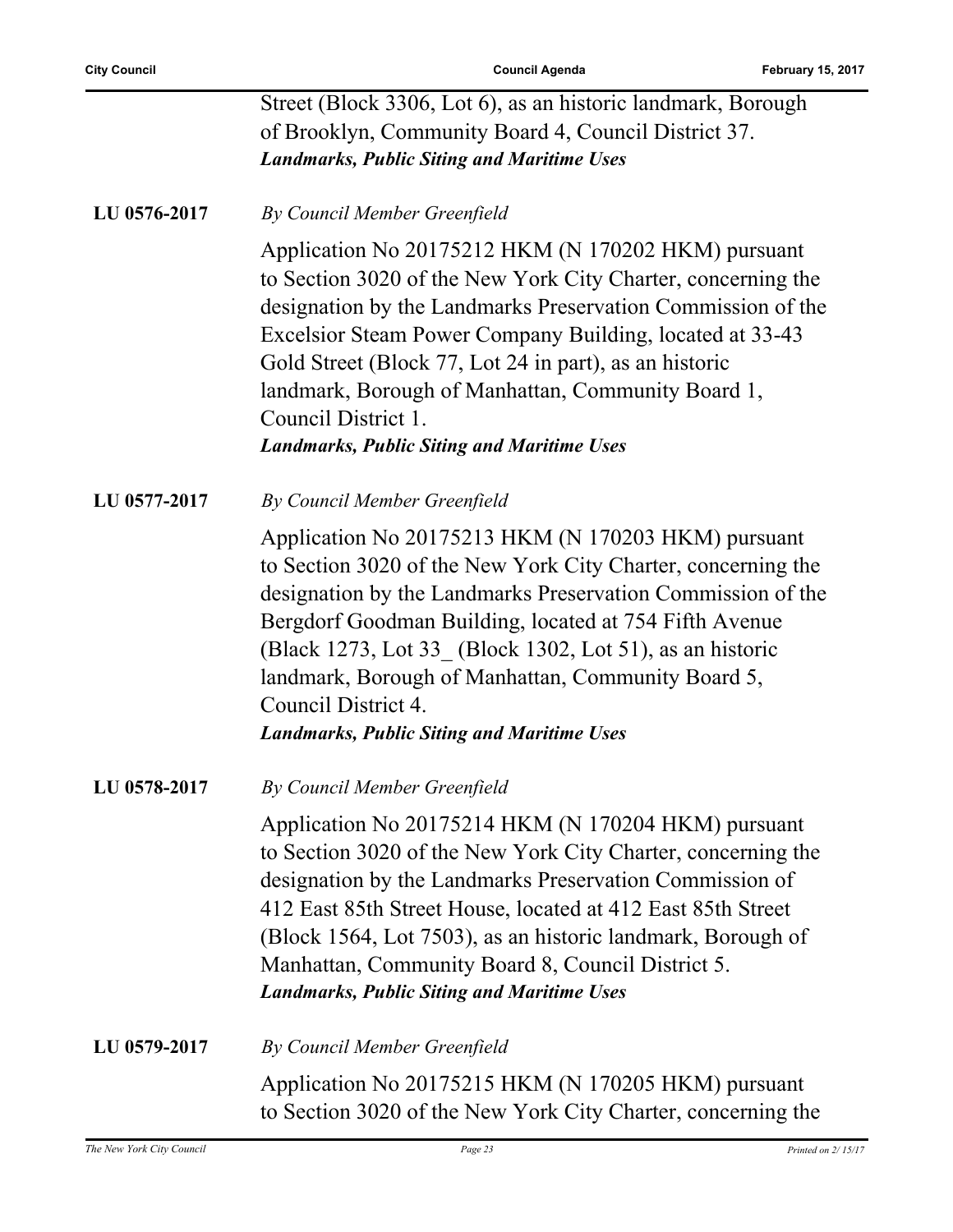|              | designation by the Landmarks Preservation Commission of the<br>Young Men's Christian Association Building, located at 181<br>West 135th Street (Block 1920, Lot 7), as an historic<br>landmark, Borough of Manhattan, Community Board 10,<br>Council District 9.                                                                                                                                                                              |
|--------------|-----------------------------------------------------------------------------------------------------------------------------------------------------------------------------------------------------------------------------------------------------------------------------------------------------------------------------------------------------------------------------------------------------------------------------------------------|
|              | <b>Landmarks, Public Siting and Maritime Uses</b>                                                                                                                                                                                                                                                                                                                                                                                             |
| LU 0580-2017 | By Council Member Greenfield                                                                                                                                                                                                                                                                                                                                                                                                                  |
|              | Application No 20175216 HKM (N 170206 HKM) pursuant<br>to Section 3020 of the New York City Charter, concerning the<br>designation by the Landmarks Preservation Commission of the<br>Lowe's 175th Street Theater, located at 4140 Broadway<br>(Block 2145, Lot 1), as an historic landmark, Borough of<br>Manhattan, Community Board 12, Council District 10.<br><b>Landmarks, Public Siting and Maritime Uses</b>                           |
| LU 0581-2017 | By Council Member Greenfield                                                                                                                                                                                                                                                                                                                                                                                                                  |
|              | Application No 20175209 HKQ (N 170209 HKQ) pursuant<br>to Section 3020 of the New York City Charter, concerning the<br>designation by the Landmarks Preservation Commission of the<br>Protestant Reformed Dutch Church of Flushing, located at<br>143-11 Roosevelt Avenue (Block 5022, Lot 1), as an historic<br>landmark, Borough of Queens, Community Board 7, Council<br>District 20.<br><b>Landmarks, Public Siting and Maritime Uses</b> |
| LU 0582-2017 | By Council Member Greenfield                                                                                                                                                                                                                                                                                                                                                                                                                  |
|              | Application No 20175210 HKM (N 170210 HKM) pursuant<br>to Section 3020 of the New York City Charter, concerning the<br>designation by the Landmarks Preservation Commission of the<br>Lakeman-Cortelyou-Taylor House, located at 2286 Richmond<br>Road (Block 3618, Lot 7 in part), as an historic landmark,<br>Borough of Staten Island, Community Board 2, Council<br>District 50.<br><b>Landmarks, Public Siting and Maritime Uses</b>     |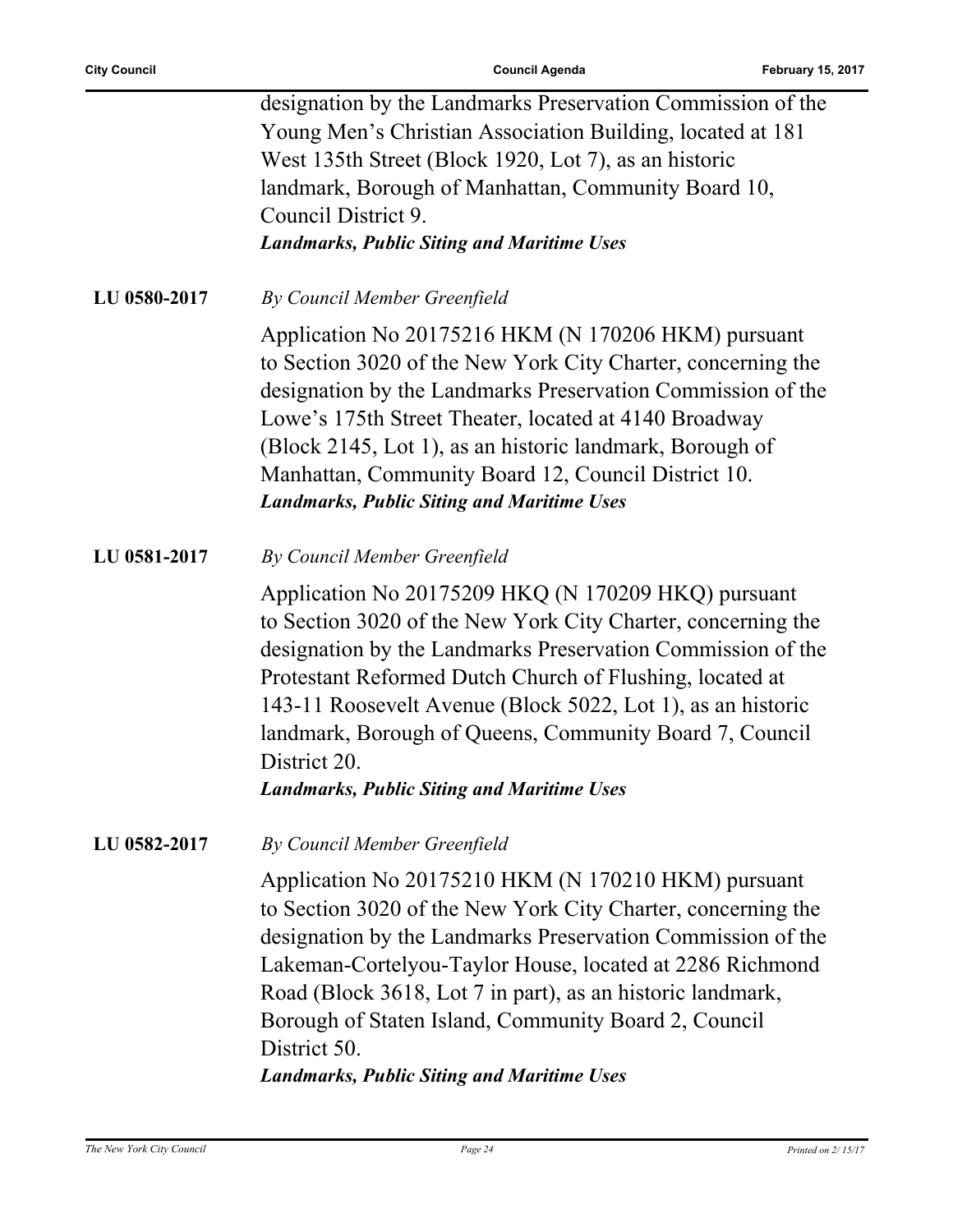| LU 0583-2017 | By Council Member Greenfield                                                                                                                                                                                                                                                                                                                                                                                                                                                                                                                                                                                                                  |
|--------------|-----------------------------------------------------------------------------------------------------------------------------------------------------------------------------------------------------------------------------------------------------------------------------------------------------------------------------------------------------------------------------------------------------------------------------------------------------------------------------------------------------------------------------------------------------------------------------------------------------------------------------------------------|
|              | Application No 20175211 HKM (N 170211 HKM) pursuant<br>to Section 3020 of the New York City Charter, concerning the<br>designation by the Landmarks Preservation Commission of the<br>Brougham Cottage, located at 4746 Amboy Road (Block<br>5391, Lot 2), as an historic landmark, Borough of Staten<br>Island, Community Board 3, Council District 51.<br><b>Landmarks, Public Siting and Maritime Uses</b>                                                                                                                                                                                                                                 |
| LU 0584-2017 | By Council Member Greenfield                                                                                                                                                                                                                                                                                                                                                                                                                                                                                                                                                                                                                  |
|              | Application No. C 170097 HAK submitted by the New York<br>City Department of Housing Preservation and Development<br>pursuant to Article 16 of the General Municipal Law and<br>Section 197-c of the New York City Charter, for an urban<br>development action area designation and project approval and<br>disposition of city-owned property, for property located at<br>5108 4th Avenue (Block 798, Lot 34), Borough of Brooklyn,<br>Community Board 7, Council District 38.<br><b>Planning, Dispositions and Concessions</b>                                                                                                              |
| LU 0585-2017 | By Council Member Greenfield                                                                                                                                                                                                                                                                                                                                                                                                                                                                                                                                                                                                                  |
|              | Application No. C 170098 PPK submitted by the New York<br>City Department of Housing Preservation and Development,<br>pursuant to Section 197-c of the New York City Charter, for<br>the disposition of city-owned property located at 5108 4th<br>Avenue (Block 798, Lot 34), Borough of Brooklyn,<br>Community Board 7, Council District 38. This application is<br>subject to review and action by the Land Use Committee only<br>if appealed to the Council pursuant to Charter Section<br>$197-d(b)(2)$ or called up by vote of the Council pursuant to<br>Charter Section 197-d(b)(3).<br><b>Planning, Dispositions and Concessions</b> |
| LU 0586-2017 | By Council Member Greenfield                                                                                                                                                                                                                                                                                                                                                                                                                                                                                                                                                                                                                  |
|              | Application No. C 170099 PQK submitted by the New York<br>City Department of Housing Preservation and Development,                                                                                                                                                                                                                                                                                                                                                                                                                                                                                                                            |